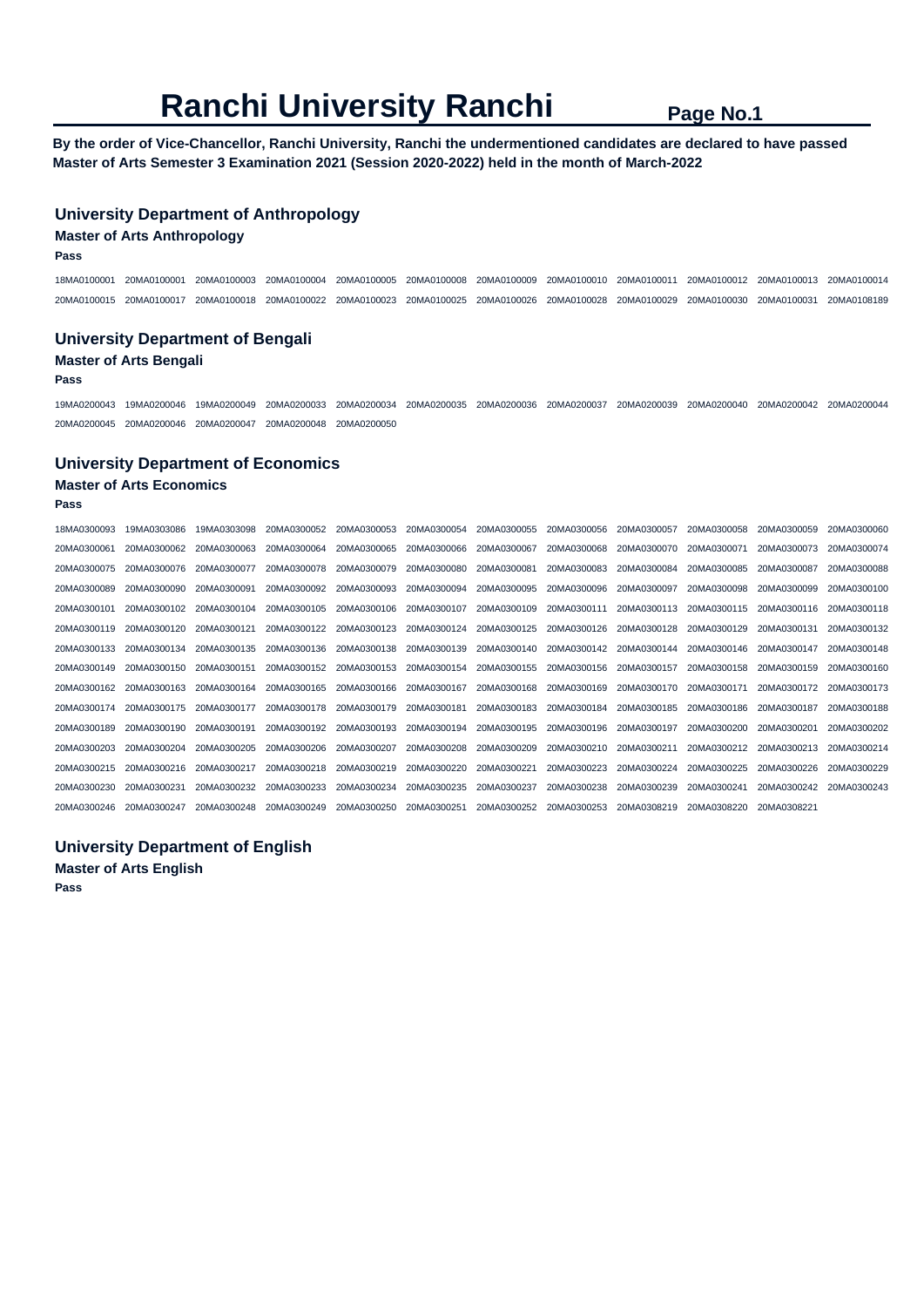## **By the order of Vice-Chancellor, Ranchi University, Ranchi the undermentioned candidates are declared to have passed Master of Arts Semester 3 Examination 2021 (Session 2020-2022) held in the month of March-2022**

| 19MA0402585 | 20MA0400254 | 20MA0400256 | 20MA0400257             | 20MA0400258 | 20MA0400259 | 20MA0400260 | 20MA0400262 | 20MA0400263 | 20MA0400264 | 20MA0400266 | 20MA0400267 |
|-------------|-------------|-------------|-------------------------|-------------|-------------|-------------|-------------|-------------|-------------|-------------|-------------|
| 20MA0400268 | 20MA0400269 | 20MA0400270 | 20MA0400271             | 20MA0400272 | 20MA0400273 | 20MA0400274 | 20MA0400275 | 20MA0400276 | 20MA0400277 | 20MA0400279 | 20MA0400280 |
| 20MA0400281 | 20MA0400282 | 20MA0400283 | 20MA0400284             | 20MA0400285 | 20MA0400286 | 20MA0400287 | 20MA0400288 | 20MA0400289 | 20MA0400290 | 20MA0400291 | 20MA0400292 |
| 20MA0400293 | 20MA0400294 | 20MA0400295 | 20MA0400296             | 20MA0400297 | 20MA0400298 | 20MA0400299 | 20MA0400300 | 20MA0400302 | 20MA0400303 | 20MA0400304 | 20MA0400305 |
| 20MA0400306 | 20MA0400307 | 20MA0400308 | 20MA0400309             | 20MA0400310 | 20MA0400311 | 20MA0400312 | 20MA0400313 | 20MA0400314 | 20MA0400315 | 20MA0400316 | 20MA0400317 |
| 20MA0400318 | 20MA0400319 | 20MA0400321 | 20MA0400322             | 20MA0400323 | 20MA0400324 | 20MA0400325 | 20MA0400326 | 20MA0400327 | 20MA0400328 | 20MA0400329 | 20MA0400330 |
| 20MA0400332 | 20MA0400333 | 20MA0400334 | 20MA0400335             | 20MA0400336 | 20MA0400337 | 20MA0400338 | 20MA0400340 | 20MA0400341 | 20MA0400342 | 20MA0400343 | 20MA0400344 |
| 20MA0400345 | 20MA0400346 | 20MA0400347 | 20MA0400348             | 20MA0400349 | 20MA0400350 | 20MA0400351 | 20MA0400352 | 20MA0400353 | 20MA0400354 | 20MA0400355 | 20MA0400356 |
| 20MA0400357 | 20MA0400358 | 20MA0400359 | 20MA0400360             | 20MA0400361 | 20MA0400362 | 20MA0400363 | 20MA0400365 | 20MA0400366 | 20MA0400367 | 20MA0400368 | 20MA0400369 |
| 20MA0400370 | 20MA0400371 | 20MA0400373 | 20MA0400374             | 20MA0400375 | 20MA0400376 | 20MA0400377 | 20MA0400378 | 20MA0400379 | 20MA0400380 | 20MA0400381 | 20MA0400382 |
| 20MA0400383 | 20MA0400384 | 20MA0400385 | 20MA0400386             | 20MA0400388 | 20MA0400389 | 20MA0400390 | 20MA0400391 | 20MA0400392 | 20MA0400393 | 20MA0400394 | 20MA0400395 |
| 20MA0400396 | 20MA0400397 | 20MA0400398 | 20MA0400399             | 20MA0400400 | 20MA0400401 | 20MA0400402 | 20MA0400403 | 20MA0400404 | 20MA0400405 | 20MA0400406 | 20MA0400407 |
| 20MA0400408 | 20MA0400409 | 20MA0400410 | 20MA0400411             | 20MA0400412 | 20MA0400413 | 20MA0400414 | 20MA0400415 | 20MA0400416 | 20MA0400417 | 20MA0400419 | 20MA0400420 |
| 20MA0400421 | 20MA0400422 | 20MA0400423 | 20MA0400424             | 20MA0400425 | 20MA0400426 | 20MA0400427 | 20MA0400428 | 20MA0400429 | 20MA0400430 | 20MA0400431 | 20MA0400432 |
| 20MA0400433 | 20MA0400434 | 20MA0400435 | 20MA0400436             | 20MA0400437 | 20MA0400438 | 20MA0400439 | 20MA0400440 | 20MA0400441 | 20MA0400442 | 20MA0400443 | 20MA0400444 |
| 20MA0400445 | 20MA0400446 | 20MA0400447 | 20MA0400448             | 20MA0400449 | 20MA0400450 | 20MA0400451 | 20MA0400452 | 20MA0400453 | 20MA0400454 | 20MA0400455 | 20MA0400456 |
| 20MA0400457 | 20MA0400458 | 20MA0400459 | 20MA0400460             | 20MA0400463 | 20MA0400464 | 20MA0400465 | 20MA0400466 | 20MA0400467 | 20MA0400469 | 20MA0400470 | 20MA0400471 |
| 20MA0400473 | 20MA0400474 | 20MA0400475 | 20MA0400476             | 20MA0400477 | 20MA0400478 | 20MA0400479 | 20MA0400480 | 20MA0400481 | 20MA0400485 | 20MA0400486 | 20MA0400487 |
| 20MA0400488 | 20MA0400489 | 20MA0400491 | 20MA0400492             | 20MA0400493 | 20MA0400494 | 20MA0400495 | 20MA0400497 | 20MA0400498 | 20MA0400499 | 20MA0400500 | 20MA0400501 |
| 20MA0400502 | 20MA0400503 | 20MA0400504 | 20MA0400505             | 20MA0400506 | 20MA0400507 | 20MA0400508 | 20MA0400509 | 20MA0400510 | 20MA0400511 | 20MA0400512 | 20MA0400513 |
| 20MA0400514 | 20MA0400515 |             | 20MA0400516 20MA0400517 | 20MA0400518 | 20MA0400519 | 20MA0400520 | 20MA0400521 | 20MA0400522 | 20MA0400523 | 20MA0400524 | 20MA0408222 |

# **University Department of Geography Master of Arts Geography**

#### **Pass**

| 19MA0508850                | 20MA0500526 | 20MA0500527 | 20MA0500528 | 20MA0500529 | 20MA0500530 | 20MA0500532 | 20MA0500534 | 20MA0500535 | 20MA0500536 | 20MA0500538 | 20MA0500539 |
|----------------------------|-------------|-------------|-------------|-------------|-------------|-------------|-------------|-------------|-------------|-------------|-------------|
| 20MA0500540                | 20MA0500541 | 20MA0500542 | 20MA0500543 | 20MA0500544 | 20MA0500546 | 20MA0500547 | 20MA0500548 | 20MA0500549 | 20MA0500550 | 20MA0500551 | 20MA0500552 |
| 20MA0500553                | 20MA0500554 | 20MA0500555 | 20MA0500556 | 20MA0500558 | 20MA0500559 | 20MA0500560 | 20MA0500561 | 20MA0500562 | 20MA0500563 | 20MA0500564 | 20MA0500565 |
| 20MA0500566                | 20MA0500567 | 20MA0500568 | 20MA0500569 | 20MA0500570 | 20MA0500571 | 20MA0500572 | 20MA0500573 | 20MA0500574 | 20MA0500575 | 20MA0500576 | 20MA0500577 |
| 20MA0500578                | 20MA0500579 | 20MA0500580 | 20MA0500581 | 20MA0500582 | 20MA0500583 | 20MA0500584 | 20MA0500585 | 20MA0500586 | 20MA0500587 | 20MA0500588 | 20MA0500589 |
| 20MA0500590                | 20MA0500591 | 20MA0500592 | 20MA0500593 | 20MA0500594 | 20MA0500595 | 20MA0500596 | 20MA0500597 | 20MA0500598 | 20MA0500599 | 20MA0500600 | 20MA0500601 |
| 20MA0500602                | 20MA0500603 | 20MA0500604 | 20MA0500605 | 20MA0500606 | 20MA0500607 | 20MA0500608 | 20MA0500609 | 20MA0500610 | 20MA0500611 | 20MA0500612 | 20MA0500615 |
| 20MA0500616                | 20MA0500617 | 20MA0500619 | 20MA0500620 | 20MA0500621 | 20MA0500622 | 20MA0500623 | 20MA0500624 | 20MA0500625 | 20MA0500626 | 20MA0500627 | 20MA0500628 |
| 20MA0500629                | 20MA0500631 | 20MA0500632 | 20MA0500633 | 20MA0500634 | 20MA0500635 | 20MA0500636 | 20MA0500637 | 20MA0500638 | 20MA0500639 | 20MA0500640 | 20MA0500641 |
| 20MA0500642                | 20MA0500643 | 20MA0500644 | 20MA0500645 | 20MA0500646 | 20MA0500647 | 20MA0500648 | 20MA0500649 | 20MA0500650 | 20MA0500651 | 20MA0500652 | 20MA0500653 |
| 20MA0500654                | 20MA0500655 | 20MA0500656 | 20MA0500657 | 20MA0500658 | 20MA0500659 | 20MA0500660 | 20MA0500661 | 20MA0500662 | 20MA0500663 | 20MA0500664 | 20MA0500665 |
| 20MA0500666                | 20MA0500667 | 20MA0500668 | 20MA0500669 | 20MA0500670 | 20MA0500672 | 20MA0500673 | 20MA0500674 | 20MA0500675 | 20MA0500676 | 20MA0500677 | 20MA0500678 |
| 20MA0500679                | 20MA0500680 | 20MA0500681 | 20MA0500682 | 20MA0500683 | 20MA0500684 | 20MA0500686 | 20MA0500687 | 20MA0500688 | 20MA0500689 | 20MA0500691 | 20MA0500692 |
| 20MA0500693                | 20MA0500694 | 20MA0500695 | 20MA0500696 | 20MA0500697 | 20MA0500698 | 20MA0500700 | 20MA0500701 | 20MA0500702 | 20MA0500703 | 20MA0500704 | 20MA0500705 |
| 20MA0500706                | 20MA0500707 | 20MA0500708 | 20MA0500709 | 20MA0500710 | 20MA0500711 | 20MA0500712 | 20MA0500713 | 20MA0500714 | 20MA0500715 | 20MA0500716 | 20MA0500717 |
| 20MA0500718                | 20MA0500719 | 20MA0500720 | 20MA0500721 | 20MA0500722 | 20MA0500723 | 20MA0500724 | 20MA0500725 | 20MA0500726 | 20MA0500727 | 20MA0500728 | 20MA0500729 |
| 20MA0500730                | 20MA0500731 | 20MA0500732 | 20MA0500733 | 20MA0500734 | 20MA0500735 | 20MA0500736 | 20MA0500737 | 20MA0500738 | 20MA0500739 | 20MA0500740 | 20MA0500741 |
| 20MA0500742                | 20MA0500743 | 20MA0500746 | 20MA0500747 | 20MA0500748 | 20MA0500749 | 20MA0500750 | 20MA0500752 | 20MA0500753 | 20MA0500754 | 20MA0500755 | 20MA0500756 |
| 20MA0500757                | 20MA0500758 | 20MA0500759 | 20MA0500760 | 20MA0500761 | 20MA0500762 | 20MA0500763 | 20MA0500764 | 20MA0500765 | 20MA0500766 | 20MA0500767 | 20MA0500768 |
| 20MA0500770<br>20MA0508218 | 20MA0500771 | 20MA0500772 | 20MA0500773 | 20MA0500774 | 20MA0500775 | 20MA0500776 | 20MA0500777 | 20MA0500778 | 20MA0508164 | 20MA0508165 | 20MA0508166 |

## **University Department of Hindi Master of Arts Hindi**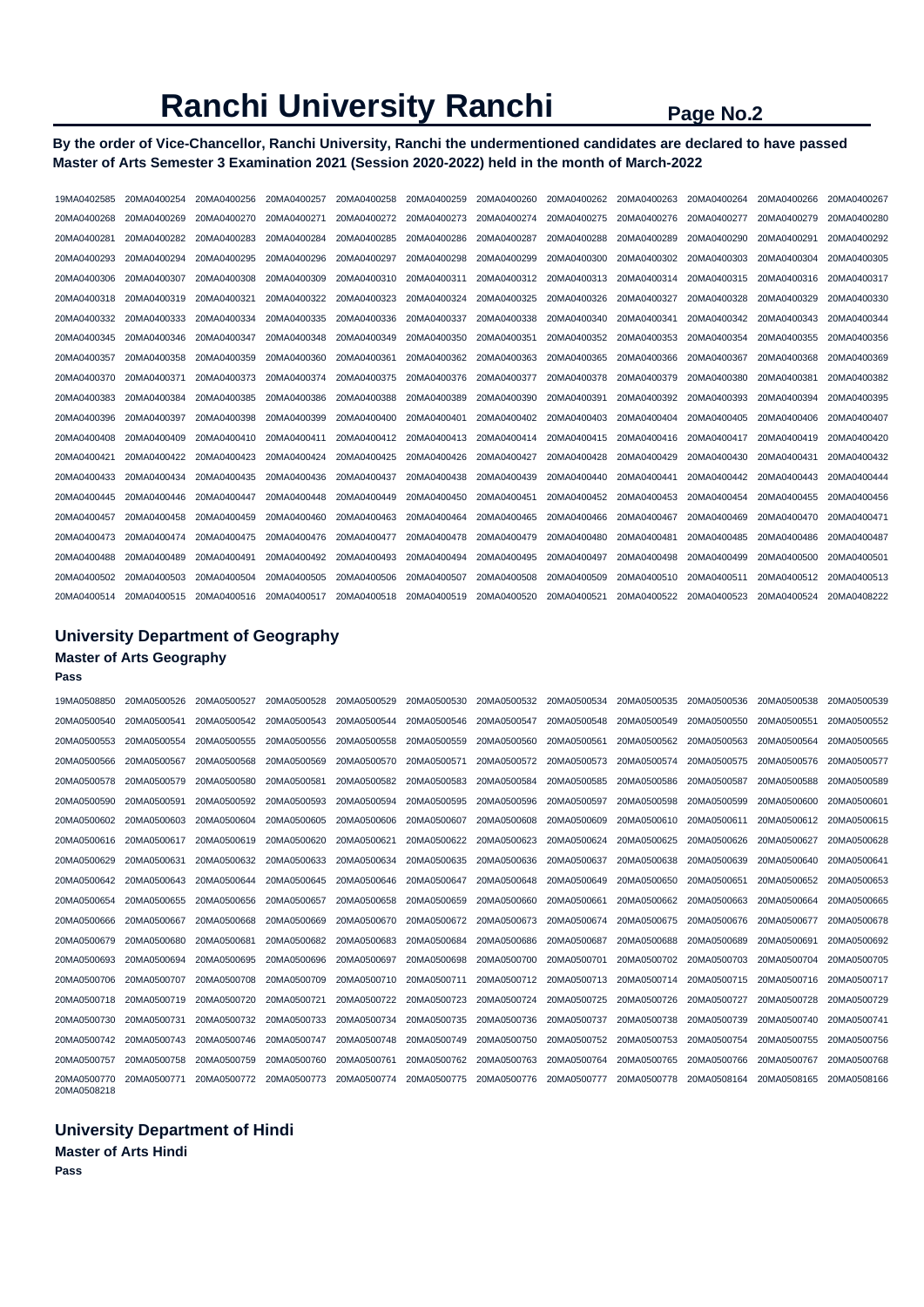## **By the order of Vice-Chancellor, Ranchi University, Ranchi the undermentioned candidates are declared to have passed Master of Arts Semester 3 Examination 2021 (Session 2020-2022) held in the month of March-2022**

| 20MA0600920 | 20MA0600921 | 20MA0600922 | 20MA0600923 | 20MA0600924 | 20MA0600925 | 20MA0600926 | 20MA0600928 | 20MA0600929 | 20MA0600930 | 20MA0600931 | 20MA0600932 |
|-------------|-------------|-------------|-------------|-------------|-------------|-------------|-------------|-------------|-------------|-------------|-------------|
| 20MA0600933 | 20MA0600934 | 20MA0600935 | 20MA0600936 | 20MA0600937 | 20MA0600938 | 20MA0600939 | 20MA0600940 | 20MA0600941 | 20MA0600942 | 20MA0600943 | 20MA0600944 |
| 20MA0600945 | 20MA0600947 | 20MA0600948 | 20MA0600949 | 20MA0600950 | 20MA0600951 | 20MA0600952 | 20MA0600954 | 20MA0600955 | 20MA0600956 | 20MA0600957 | 20MA0600958 |
| 20MA0600959 | 20MA0600960 | 20MA0600961 | 20MA0600962 | 20MA0600963 | 20MA0600964 | 20MA0600965 | 20MA0600966 | 20MA0600967 | 20MA0600968 | 20MA0600969 | 20MA0600970 |
| 20MA0600972 | 20MA0600973 | 20MA0600974 | 20MA0600975 | 20MA0600976 | 20MA0600977 | 20MA0600978 | 20MA0600979 | 20MA0600980 | 20MA0600982 | 20MA0600983 | 20MA0600984 |
| 20MA0600985 | 20MA0600986 | 20MA0600987 | 20MA0600988 | 20MA0600989 | 20MA0600990 | 20MA0600991 | 20MA0600992 | 20MA0600993 | 20MA0600994 | 20MA0600996 | 20MA0600997 |
| 20MA0600998 | 20MA0600999 | 20MA0601000 | 20MA0601001 | 20MA0601002 | 20MA0601003 | 20MA0601004 | 20MA0601006 | 20MA0601007 | 20MA0601008 | 20MA0601009 | 20MA0601011 |
| 20MA0601012 | 20MA0601013 | 20MA0601014 | 20MA0601015 | 20MA0601017 | 20MA0601019 | 20MA0601020 | 20MA0601021 | 20MA0601022 | 20MA0601023 | 20MA0601025 | 20MA0601026 |
| 20MA0601027 | 20MA0601028 | 20MA0601029 | 20MA0601030 | 20MA0601031 | 20MA0601032 | 20MA0601033 | 20MA0601034 | 20MA0601035 | 20MA0601036 | 20MA0601037 | 20MA0601039 |
| 20MA0601040 | 20MA0601041 | 20MA0601042 | 20MA0601043 | 20MA0601044 | 20MA0601045 | 20MA0601046 | 20MA0601047 | 20MA0601048 | 20MA0601049 | 20MA0601050 | 20MA0601051 |
| 20MA0601052 | 20MA0601053 | 20MA0601054 | 20MA0601055 | 20MA0601056 | 20MA0601057 | 20MA0601058 | 20MA0601062 | 20MA0601063 | 20MA0601064 | 20MA0601065 | 20MA0601066 |
| 20MA0601067 | 20MA0601068 | 20MA0601069 | 20MA0601070 | 20MA0601071 | 20MA0601072 | 20MA0601073 | 20MA0601074 | 20MA0601075 | 20MA0601076 | 20MA0601077 | 20MA0601078 |
| 20MA0601079 | 20MA0601080 | 20MA0601082 | 20MA0601083 | 20MA0601086 | 20MA0601087 | 20MA0601088 | 20MA0601089 | 20MA0601090 | 20MA0601091 | 20MA0601092 | 20MA0601093 |
| 20MA0601094 | 20MA0601095 | 20MA0601096 | 20MA0601097 | 20MA0601098 | 20MA0601099 | 20MA0601100 | 20MA0601101 | 20MA0601102 | 20MA0601103 | 20MA0601104 | 20MA0601105 |
| 20MA0601107 | 20MA0601108 | 20MA0601109 | 20MA0601110 | 20MA0601111 | 20MA0601112 | 20MA0601113 | 20MA0601114 | 20MA0601115 | 20MA0601116 | 20MA0601117 | 20MA0601118 |
| 20MA0601119 | 20MA0601120 | 20MA0601121 | 20MA0601122 | 20MA0601123 | 20MA0601124 | 20MA0601125 | 20MA0601126 | 20MA0601127 | 20MA0601129 | 20MA0601130 | 20MA0601131 |
| 20MA0601132 | 20MA0601133 |             |             |             |             |             |             |             |             |             |             |

## **University Department of History**

# **Master of Arts History**

### **Pass**

| 18MA0700747 | 18MA0700774 | 18MA0700829 | 18MA0700863 | 19MA0707474             | 19MA0707535 | 19MA0707570 | 19MA0707584             | 19MA0707592 | 20MA0700781 | 20MA0700782 | 20MA0700783 |
|-------------|-------------|-------------|-------------|-------------------------|-------------|-------------|-------------------------|-------------|-------------|-------------|-------------|
| 20MA0700784 | 20MA0700785 | 20MA0700786 | 20MA0700787 | 20MA0700789             | 20MA0700790 | 20MA0700791 | 20MA0700792             | 20MA0700793 | 20MA0700794 | 20MA0700795 | 20MA0700796 |
| 20MA0700797 | 20MA0700798 | 20MA0700799 | 20MA0700800 | 20MA0700801             | 20MA0700802 | 20MA0700803 | 20MA0700805             | 20MA0700806 | 20MA0700809 | 20MA0700810 | 20MA0700811 |
| 20MA0700812 | 20MA0700813 | 20MA0700815 | 20MA0700817 | 20MA0700820             | 20MA0700821 | 20MA0700822 | 20MA0700823             | 20MA0700824 | 20MA0700825 | 20MA0700826 | 20MA0700827 |
| 20MA0700828 | 20MA0700829 | 20MA0700830 | 20MA0700831 | 20MA0700832             | 20MA0700834 | 20MA0700835 | 20MA0700836             | 20MA0700837 | 20MA0700838 | 20MA0700839 | 20MA0700840 |
| 20MA0700841 | 20MA0700842 | 20MA0700843 | 20MA0700845 | 20MA0700846             | 20MA0700847 | 20MA0700848 | 20MA0700849             | 20MA0700850 | 20MA0700851 | 20MA0700853 | 20MA0700854 |
| 20MA0700855 | 20MA0700856 | 20MA0700857 | 20MA0700858 | 20MA0700859             | 20MA0700860 | 20MA0700861 | 20MA0700862             | 20MA0700863 | 20MA0700864 | 20MA0700865 | 20MA0700866 |
| 20MA0700869 | 20MA0700870 | 20MA0700871 | 20MA0700872 | 20MA0700873             | 20MA0700874 | 20MA0700875 | 20MA0700876             | 20MA0700877 | 20MA0700878 | 20MA0700879 | 20MA0700880 |
| 20MA0700882 | 20MA0700883 | 20MA0700884 | 20MA0700886 | 20MA0700887             | 20MA0700890 | 20MA0700891 | 20MA0700892             | 20MA0700893 | 20MA0700894 | 20MA0700895 | 20MA0700896 |
| 20MA0700897 | 20MA0700898 | 20MA0700899 | 20MA0700900 | 20MA0700901             | 20MA0700902 | 20MA0700903 | 20MA0700904             | 20MA0700905 | 20MA0700906 | 20MA0700907 | 20MA0700908 |
| 20MA0700909 | 20MA0700910 | 20MA0700911 |             | 20MA0700912 20MA0700913 | 20MA0700914 | 20MA0700915 | 20MA0700916 20MA0700917 |             | 20MA0700918 | 20MA0700919 | 20MA0708192 |

# **University Department of Home Science Master of Arts Home Science**

#### **Pass**

19MA0808949 20MA0801134 20MA0801135

## **University Department of Philosophy**

### **Master of Arts Philosophy**

**Pass** 

20MA1001136 20MA1001138 20MA1001139 20MA1001140 20MA1001141 20MA1001142 20MA1001143 20MA1001144 20MA1001145 20MA1001146 20MA1001147 20MA1001148 20MA1001149 20MA1001150 20MA1001151 20MA1001152 20MA1001153 20MA1001154 20MA1001155 20MA1001156 20MA1001158 20MA1001159 20MA1001160 20MA1001161 20MA1001162 20MA1001163 20MA1001164 20MA1001165 20MA1001166 20MA1001167 20MA1001168 20MA1001169

# **University Department of Political Science**

**Master of Arts Political Science Pass**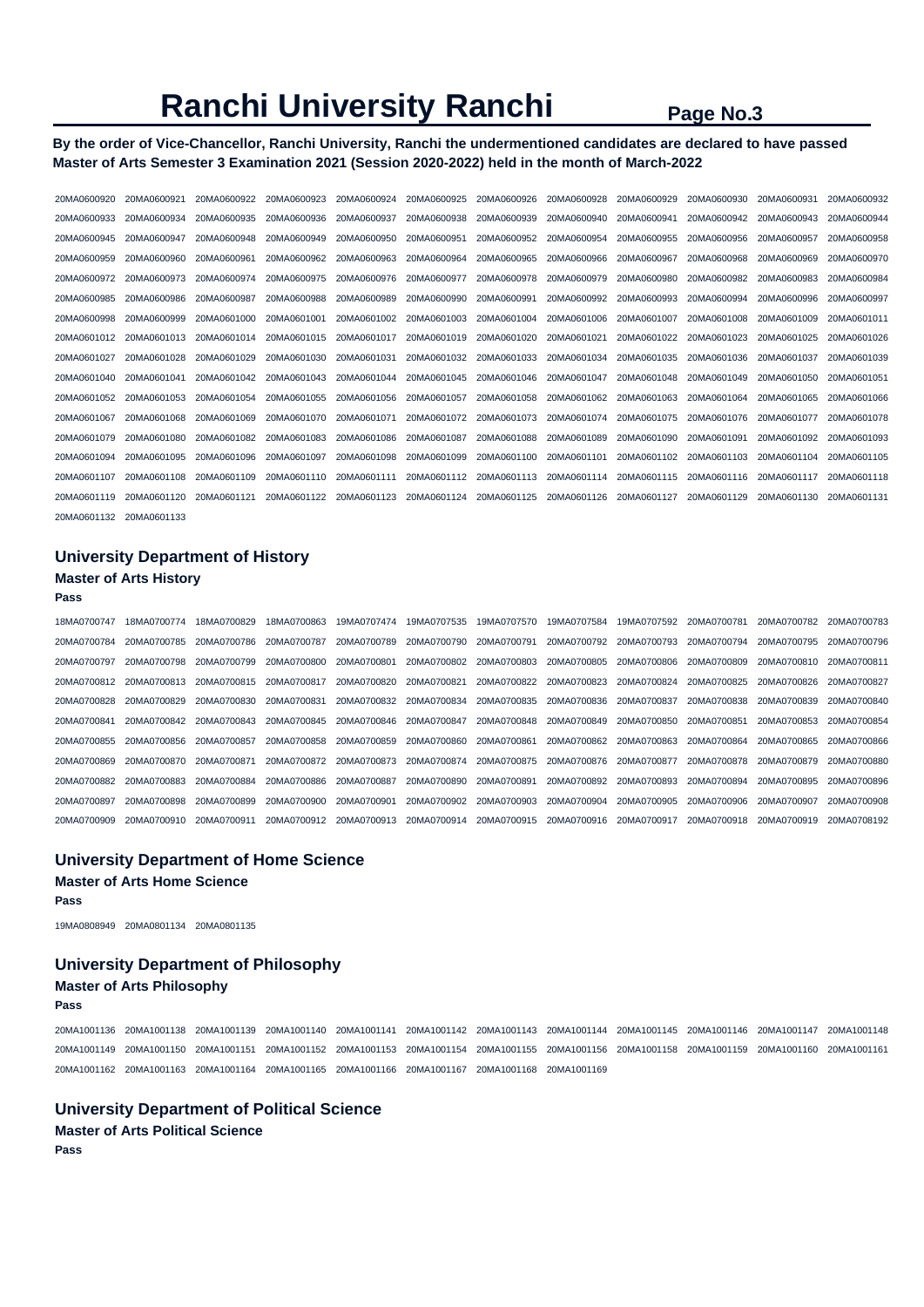### **By the order of Vice-Chancellor, Ranchi University, Ranchi the undermentioned candidates are declared to have passed Master of Arts Semester 3 Examination 2021 (Session 2020-2022) held in the month of March-2022**

19MA1103386 20MA1101170 20MA1101171 20MA1101172 20MA1101174 20MA1101176 20MA1101177 20MA1101178 20MA1101179 20MA1101180 20MA1101181 20MA1101182 20MA1101183 20MA1101185 20MA1101186 20MA1101187 20MA1101188 20MA1101189 20MA1101190 20MA1101191 20MA1101192 20MA1101193 20MA1101194 20MA1101195 20MA1101196 20MA1101198 20MA1101200 20MA1101201 20MA1101202 20MA1101204 20MA1101205 20MA1101206 20MA1101207 20MA1101209 20MA1101210 20MA1101211 20MA1101212 20MA1101213 20MA1101214 20MA1101216 20MA1101217 20MA1101218 20MA1101220 20MA1101221 20MA1101222 20MA1101223 20MA1101224 20MA1101225 20MA1101227 20MA1101229 20MA1101230 20MA1101231 20MA1101232 20MA1101233 20MA1101234 20MA1101235 20MA1101237 20MA1101238 20MA1101239 20MA1101240 20MA1101242 20MA1101243 20MA1101244 20MA1101246 20MA1101247 20MA1101248 20MA1101249 20MA1101250 20MA1101251 20MA1101253 20MA1101254 20MA1101255 20MA1101256 20MA1101259 20MA1101260 20MA1101262 20MA1101265 20MA1101266 20MA1101267 20MA1101268 20MA1101269 20MA1101270 20MA1101271 20MA1101272 20MA1101273 20MA1101274 20MA1101276 20MA1101277 20MA1101278 20MA1101279 20MA1101280 20MA1101281 20MA1101282 20MA1101284 20MA1101285 20MA1101286 20MA1101287 20MA1101288 20MA1101289 20MA1101291 20MA1101292 20MA1101293 20MA1101294 20MA1101296 20MA1101297 20MA1101298 20MA1101299 20MA1101300 20MA1101302 20MA1101304 20MA1101306 20MA1101308 20MA1101309 20MA1101311 20MA1101312 20MA1101314 20MA1101315 20MA1101317 20MA1101319 20MA1101320 20MA1101321 20MA1101323 20MA1108224

## **University Department of Psychology**

## **Master of Arts Psychology**

**Pass** 

20MA1201324 20MA1201325 20MA1201326 20MA1201328 20MA1201329 20MA1201330 20MA1201331 20MA1201332 20MA1201333 20MA1201334 20MA1201335 20MA1201336 20MA1201337 20MA1201339 20MA1201340 20MA1201341 20MA1201342 20MA1201343 20MA1201344 20MA1201345 20MA1201346 20MA1201347 20MA1201348 20MA1201349 20MA1201350 20MA1201352 20MA1201353 20MA1201354 20MA1201355 20MA1201356 20MA1201358 20MA1201359 20MA1201360 20MA1201361 20MA1201362 20MA1201363 20MA1201364 20MA1201365 20MA1201366 20MA1201367 20MA1201368 20MA1201369 20MA1201370 20MA1201371 20MA1201372 20MA1201373 20MA1201374 20MA1201375 20MA1201376 20MA1201377 20MA1201378 20MA1201379 20MA1201380 20MA1201381 20MA1201382 20MA1201383 20MA1201384 20MA1201387 20MA1201389 20MA1201390 20MA1201391 20MA1201393 20MA1201394 20MA1201395 20MA1201396 20MA1201397 20MA1201398 20MA1201399 20MA1201401 20MA1201402 20MA1201403 20MA1201405 20MA1201406 20MA1201407 20MA1201408 20MA1208168 20MA1208169

#### **University Department of Sanskrit**

#### **Master of Arts Sanskrit**

**Pass** 

20MA1301409 20MA1301410 20MA1301411 20MA1301412 20MA1301413 20MA1301414 20MA1301415 20MA1301416 20MA1301417 20MA1301418 20MA1301419 20MA1301420 20MA1301421 20MA1301422 20MA1301423 20MA1301424 20MA1301425 20MA1301426 20MA1308170

### **University Department of Sociology**

### **Master of Arts Sociology**

**Pass** 

19MA1403601 19MA1403602 20MA1401427 20MA1401428 20MA1401429 20MA1401430 20MA1401432 20MA1401433 20MA1401434 20MA1401435 20MA1401436 20MA1401437 20MA1401438 20MA1401439 20MA1401443 20MA1401444 20MA1401445 20MA1401446 20MA1401447 20MA1401449 20MA1401451 20MA1401452 20MA1401453 20MA1401454 20MA1401456 20MA1401457 20MA1401458 20MA1401459 20MA1401460 20MA1401462 20MA1401463 20MA1401464 20MA1408202 20MA1408203

### **University Department of Tribal & Regional Languages**

#### **Master of Arts Ho Pass**

20MA1501467 20MA1501469 20MA1501470 20MA1508210 20MA1508211

#### **Master of Arts Nagpuri**

**Pass** 

19MA1603333 20MA1601575 20MA1601577 20MA1601578 20MA1601579 20MA1601580 20MA1601581 20MA1601582 20MA1601583 20MA1601584 20MA1601585 20MA1601586 20MA1601590 20MA1601591 20MA1601592 20MA1601593 20MA1601594 20MA1601595 20MA1601596 20MA1601598 20MA1601599 20MA1601600 20MA1601601 20MA1601602 20MA1601604 20MA1601605 20MA1608217

#### **Master of Arts Mundari**

**Pass** 

19MA1703258 20MA1701555 20MA1701556 20MA1701557 20MA1701558 20MA1701559 20MA1701560 20MA1701561 20MA1701562 20MA1701563 20MA1701564 20MA1701566 20MA1701567 20MA1701568 20MA1701569 20MA1701570 20MA1701571 20MA1701573 20MA1701574

## **Master of Arts Kharia**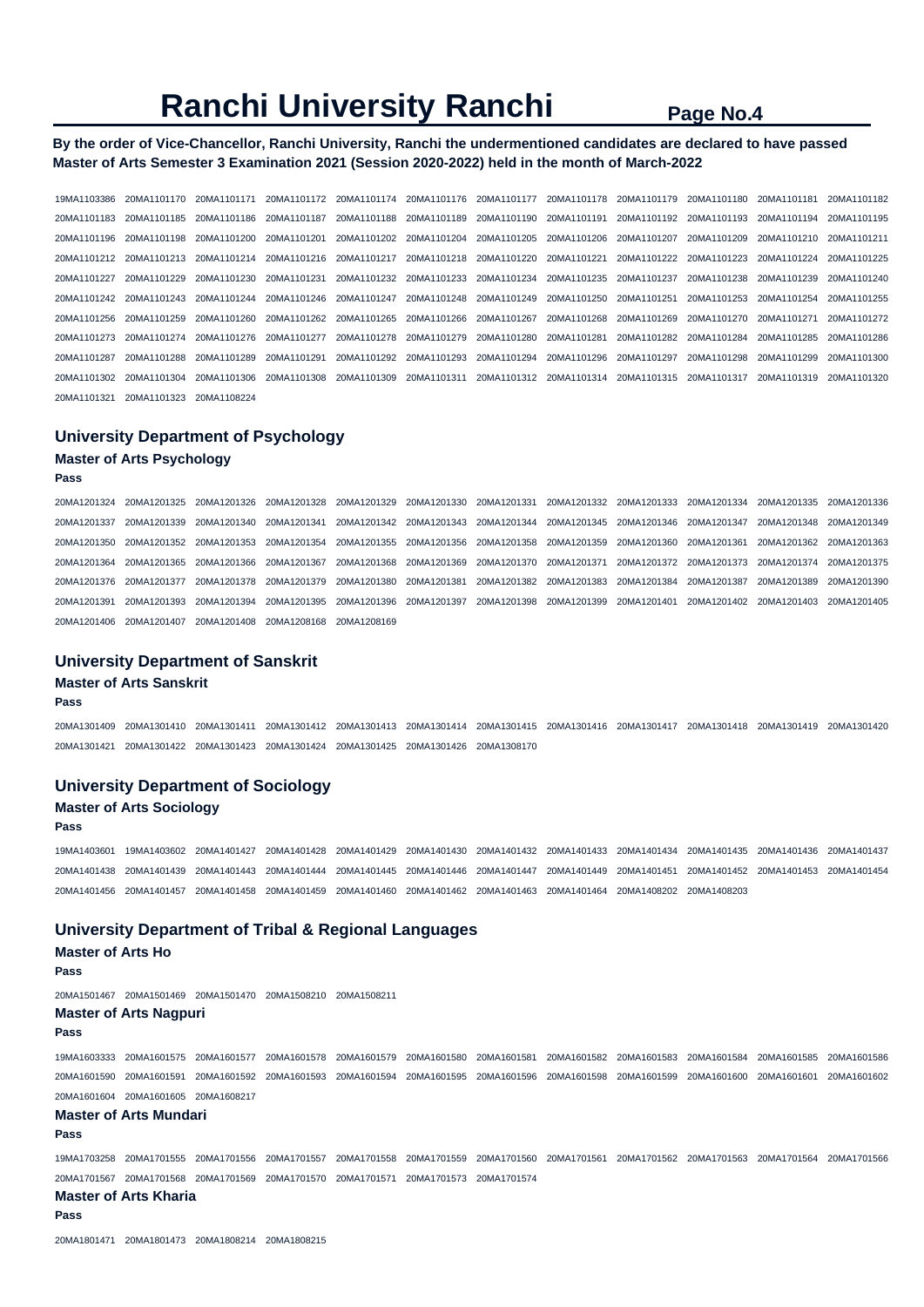**By the order of Vice-Chancellor, Ranchi University, Ranchi the undermentioned candidates are declared to have passed Master of Arts Semester 3 Examination 2021 (Session 2020-2022) held in the month of March-2022** 

#### **Master of Arts Kurmali**

**Pass** 

20MA1901489 20MA1901490 20MA1901491 20MA1901492 20MA1901494 20MA1901495 20MA1901496 20MA1901497 20MA1901498 20MA1901499 20MA1901500 20MA1901501 20MA1901502 20MA1901503 20MA1908178 20MA1908179 20MA1908180

#### **Master of Arts Kurukh**

**Pass** 

20MA2001504 20MA2001506 20MA2001508 20MA2001509 20MA2001511 20MA2001513 20MA2001514 20MA2001515 20MA2001516 20MA2001517 20MA2001518 20MA2001519 20MA2001520 20MA2001521 20MA2001522 20MA2001523 20MA2001524 20MA2001525 20MA2001527 20MA2001528 20MA2001529 20MA2001530 20MA2001531 20MA2001532 20MA2001534 20MA2001538 20MA2001539 20MA2001540 20MA2001541 20MA2001543 20MA2001544 20MA2001545 20MA2001547 20MA2001549 20MA2001550 20MA2001551 20MA2001552 20MA2001553 20MA2001554

#### **Master of Arts Khortha**

#### **Pass**

20MA2101474 20MA2101476 20MA2101477 20MA2101478 20MA2101479 20MA2101480 20MA2101481 20MA2101483 20MA2101484 20MA2101485 20MA2101486 20MA2101487 20MA2108171 20MA2108172 20MA2108173 20MA2108174 20MA2108175 20MA2108176 20MA2108177 20MA2108216

#### **Master of Arts Santhali**

**Pass** 

20MA2601620 20MA2601621 20MA2608188

### **Master of Arts PanchPargania**

**Pass** 

20MA2701606 20MA2701607 20MA2701608 20MA2701609 20MA2701610 20MA2701611 20MA2701612 20MA2701613 20MA2701615 20MA2701616 20MA2701617 20MA2701618 20MA2701619 20MA2708184 20MA2708185 20MA2708186 20MA2708187

#### **University Department of Urdu**

#### **Master of Arts Urdu**

#### **Pass**

19MA2300570 19MA2300587 19MA2300590 19MA2300591 19MA2300593 20MA2301625 20MA2301626 20MA2301627 20MA2301628 20MA2301629 20MA2301630 20MA2301631 20MA2301633 20MA2301634 20MA2301636 20MA2301637 20MA2301640 20MA2301641 20MA2301642 20MA2301644 20MA2301645 20MA2301646 20MA2301647 20MA2301648 20MA2301649 20MA2308190 20MA2308191

# **B.N.J. College, Sisai**

### **Master of Arts Hindi**

#### **Pass**

18MA0603310 19MA0600317 20MA0603017 20MA0603018 20MA0603021 20MA0603022 20MA0603023 20MA0603024 20MA0603025 20MA0603026 20MA0603028 20MA0603029 20MA0603030 20MA0603031 20MA0603032 20MA0603033 20MA0603034 20MA0603035 20MA0603036 20MA0603037 20MA0603039 20MA0603041 20MA0603042

### **Master of Arts History**

**Pass** 

20MA0703044 20MA0703046 20MA0703047 20MA0703048 20MA0703049 20MA0703050 20MA0703051 20MA0703052 20MA0703053 20MA0703054 20MA0703055 20MA0703056 20MA0703057 20MA0703058 20MA0703059

#### **Master of Arts Political Science**

**Pass** 

19MA1100376 19MA1100395 19MA1100418 20MA1103093 20MA1103094 20MA1103095 20MA1103097 20MA1103098 20MA1103099 20MA1103100 20MA1103102 20MA1103103 20MA1103105

#### **Master of Arts Nagpuri**

#### **Pass**

20MA1603078 20MA1603080 20MA1603081 20MA1603082 20MA1603083 20MA1603084 20MA1603086 20MA1603088

#### **Master of Arts Kurukh**

#### **Pass**

20MA2003060 20MA2003061 20MA2003062 20MA2003063 20MA2003067 20MA2003068 20MA2003069 20MA2003070 20MA2003071 20MA2003072 20MA2003073 20MA2003074 20MA2003075 20MA2003076

### **Master of Arts English**

**Pass** 

20MA0403007 20MA0403008 20MA0403009 20MA0403011 20MA0403012 20MA0403013 20MA0403015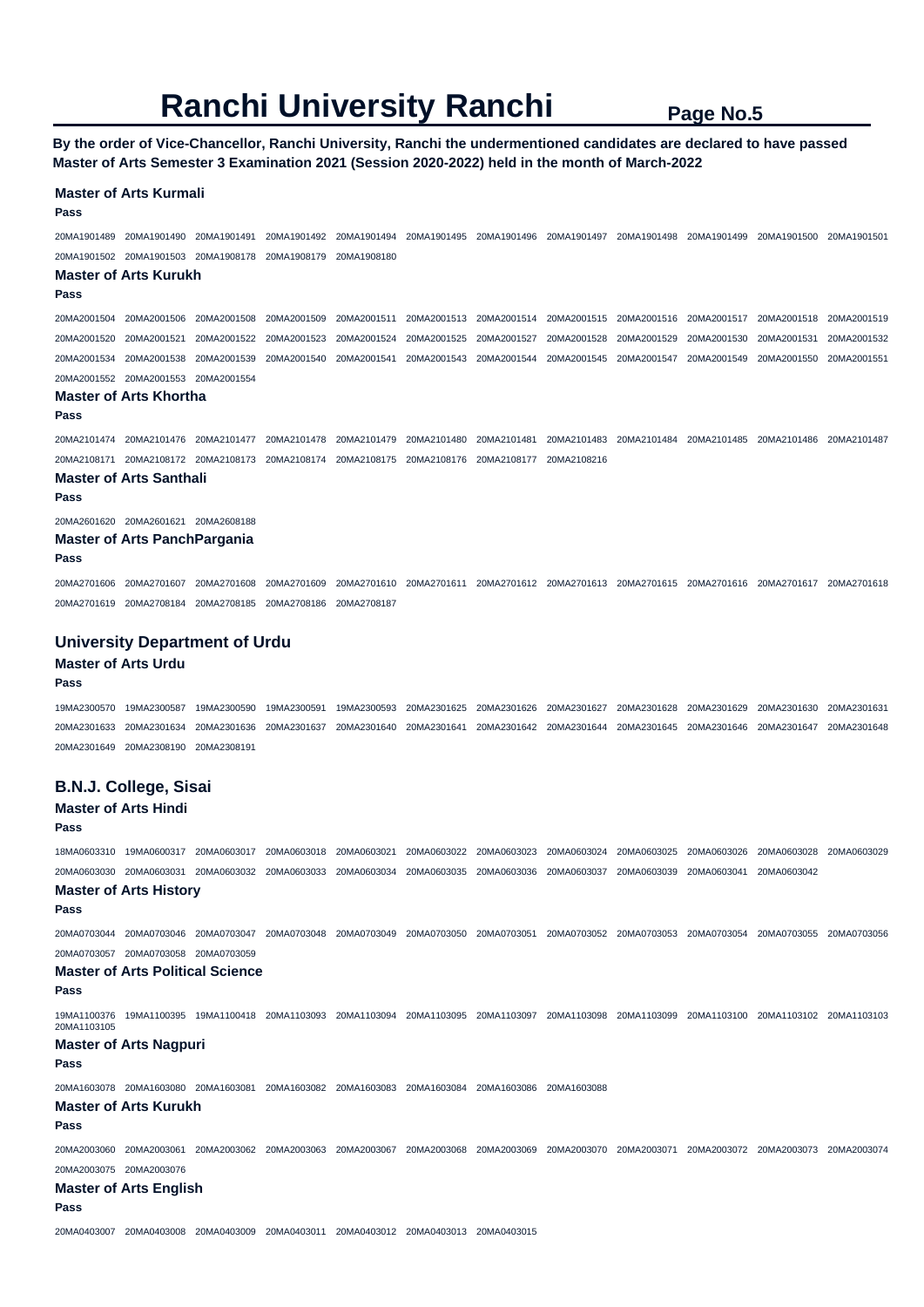**By the order of Vice-Chancellor, Ranchi University, Ranchi the undermentioned candidates are declared to have passed Master of Arts Semester 3 Examination 2021 (Session 2020-2022) held in the month of March-2022** 

## **B.S. College, Lohardaga**

**Master of Arts Economics** 

| Pass                        |                                         |             |             |                         |                                                                         |                                     |                         |             |             |                         |             |
|-----------------------------|-----------------------------------------|-------------|-------------|-------------------------|-------------------------------------------------------------------------|-------------------------------------|-------------------------|-------------|-------------|-------------------------|-------------|
| 18MA0304424                 | 20MA0303111                             | 20MA0303112 | 20MA0303113 | 20MA0303114             | 20MA0303115                                                             | 20MA0303116                         | 20MA0303117             | 20MA0303118 | 20MA0303119 | 20MA0303122             | 20MA0303124 |
| 20MA0303125                 | 20MA0303126                             | 20MA0303127 | 20MA0303128 | 20MA0303129             | 20MA0303130                                                             | 20MA0303131                         | 20MA0303132             | 20MA0303133 | 20MA0303134 | 20MA0303135             | 20MA0303137 |
| 20MA0303138                 | 20MA0303140                             | 20MA0303141 | 20MA0303142 | 20MA0303143             | 20MA0303144                                                             | 20MA0303145                         | 20MA0303146             | 20MA0303148 | 20MA0303149 | 20MA0303150             | 20MA0303151 |
| 20MA0303152                 | 20MA0303153                             | 20MA0303154 | 20MA0303155 | 20MA0303156             | 20MA0303157                                                             | 20MA0303159                         | 20MA0303160             | 20MA0303161 | 20MA0303162 | 20MA0303164             | 20MA0303165 |
| 20MA0303166                 | 20MA0303167                             | 20MA0303168 | 20MA0303169 | 20MA0303170             | 20MA0303171                                                             | 20MA0303172                         | 20MA0303173             | 20MA0303175 | 20MA0303176 | 20MA0303177             | 20MA0303178 |
| <b>Master of Arts Hindi</b> |                                         |             |             |                         |                                                                         |                                     |                         |             |             |                         |             |
| Pass                        |                                         |             |             |                         |                                                                         |                                     |                         |             |             |                         |             |
| 18MA0604497                 | 19MA0601375                             | 19MA0601403 | 20MA0603179 | 20MA0603180             | 20MA0603181                                                             | 20MA0603182                         | 20MA0603183             | 20MA0603184 | 20MA0603185 | 20MA0603186             | 20MA0603191 |
| 20MA0603193                 | 20MA0603195                             | 20MA0603196 | 20MA0603197 | 20MA0603198             | 20MA0603199                                                             | 20MA0603200                         | 20MA0603201             | 20MA0603202 | 20MA0603203 | 20MA0603205             | 20MA0603206 |
| 20MA0603208                 | 20MA0603209                             | 20MA0603210 | 20MA0603211 | 20MA0603212             | 20MA0603214                                                             | 20MA0603215                         | 20MA0603216             | 20MA0603217 | 20MA0603218 | 20MA0603220             | 20MA0603221 |
| 20MA0603222                 | 20MA0603224                             | 20MA0603225 | 20MA0603226 | 20MA0603227             | 20MA0603228                                                             | 20MA0603230                         | 20MA0603231             | 20MA0603232 | 20MA0603233 | 20MA0603234             | 20MA0603235 |
| 20MA0603237                 | 20MA0603238                             | 20MA0603239 | 20MA0603240 | 20MA0603241             | 20MA0603244                                                             | 20MA0603245                         | 20MA0603247             | 20MA0603249 | 20MA0603251 | 20MA0603252             | 20MA0603253 |
| 20MA0603254                 | 20MA0608053                             |             |             |                         |                                                                         |                                     |                         |             |             |                         |             |
|                             | <b>Master of Arts History</b>           |             |             |                         |                                                                         |                                     |                         |             |             |                         |             |
| Pass                        |                                         |             |             |                         |                                                                         |                                     |                         |             |             |                         |             |
| 20MA0703255                 | 20MA0703256                             | 20MA0703257 | 20MA0703259 | 20MA0703260             | 20MA0703261                                                             | 20MA0703262                         | 20MA0703263             | 20MA0703265 | 20MA0703267 | 20MA0703268             | 20MA0703270 |
| 20MA0703271                 | 20MA0703272                             | 20MA0703273 | 20MA0703274 | 20MA0703275             | 20MA0703276                                                             | 20MA0703278                         | 20MA0703279             | 20MA0703280 | 20MA0703281 | 20MA0703282             | 20MA0703283 |
| 20MA0703284                 | 20MA0703285                             | 20MA0703286 | 20MA0703287 | 20MA0703288             | 20MA0703289                                                             | 20MA0703290                         | 20MA0703292             | 20MA0703293 | 20MA0703294 | 20MA0703295             | 20MA0703296 |
| 20MA0703297                 | 20MA0703298                             | 20MA0703301 | 20MA0703302 | 20MA0703304             | 20MA0703305                                                             | 20MA0703306                         | 20MA0703307             | 20MA0703308 | 20MA0703309 | 20MA0703310             | 20MA0703311 |
| 20MA0703312                 | 20MA0703314                             | 20MA0703315 | 20MA0703316 | 20MA0703317             | 20MA0703318                                                             | 20MA0703320                         | 20MA0703321             | 20MA0703322 | 20MA0703323 | 20MA0703324             | 20MA0703327 |
| 20MA0703328                 | 20MA0703329                             | 20MA0703330 | 20MA0703331 | 20MA0703332             | 20MA0703333                                                             | 20MA0703334                         | 20MA0703336             | 20MA0703337 | 20MA0703338 |                         |             |
|                             | <b>Master of Arts Political Science</b> |             |             |                         |                                                                         |                                     |                         |             |             |                         |             |
| Pass                        |                                         |             |             |                         |                                                                         |                                     |                         |             |             |                         |             |
|                             | 18MA1104712 19MA1101627                 | 19MA1101681 | 20MA1103436 | 20MA1103437             | 20MA1103438                                                             | 20MA1103439                         | 20MA1103440             | 20MA1103441 | 20MA1103442 | 20MA1103443             | 20MA1103444 |
| 20MA1103447                 | 20MA1103449                             | 20MA1103450 | 20MA1103451 | 20MA1103452             | 20MA1103454                                                             | 20MA1103455                         | 20MA1103456             | 20MA1103457 | 20MA1103458 | 20MA1103459             | 20MA1103460 |
| 20MA1103461                 | 20MA1103462                             | 20MA1103463 | 20MA1103466 | 20MA1103467             | 20MA1103470                                                             | 20MA1103471                         | 20MA1103472             | 20MA1103473 | 20MA1103474 | 20MA1103476             | 20MA1103477 |
| 20MA1103479                 | 20MA1103480                             | 20MA1103481 | 20MA1103483 | 20MA1103484             | 20MA1103485                                                             | 20MA1103486                         | 20MA1103487             | 20MA1103488 | 20MA1103489 | 20MA1103490             | 20MA1103491 |
| 20MA1103493                 | 20MA1103494                             | 20MA1103495 | 20MA1103496 | 20MA1103497             | 20MA1103498                                                             | 20MA1103499                         | 20MA1103500             | 20MA1103501 | 20MA1103503 | 20MA1103506             | 20MA1103507 |
| 20MA1103508                 | 20MA1103511                             | 20MA1103512 |             |                         |                                                                         |                                     |                         |             |             |                         |             |
|                             | <b>Master of Arts Nagpuri</b>           |             |             |                         |                                                                         |                                     |                         |             |             |                         |             |
| Pass                        |                                         |             |             |                         |                                                                         |                                     |                         |             |             |                         |             |
|                             | 19MA1601598 20MA1603425 20MA1603426     |             | 20MA1603427 | 20MA1603428             | 20MA1603429                                                             | 20MA1603431                         | 20MA1603433             | 20MA1603434 | 20MA1603435 |                         |             |
|                             | <b>Master of Arts Kurukh</b>            |             |             |                         |                                                                         |                                     |                         |             |             |                         |             |
| Pass                        |                                         |             |             |                         |                                                                         |                                     |                         |             |             |                         |             |
|                             |                                         |             |             | 20MA2003342 20MA2003344 |                                                                         | 20MA2003346 20MA2003347 20MA2003348 |                         | 20MA2003350 | 20MA2003351 | 20MA2003352 20MA2003353 |             |
| 20MA2003354                 | 20MA2003356                             | 20MA2003357 | 20MA2003358 | 20MA2003359             | 20MA2003360                                                             | 20MA2003361                         | 20MA2003362 20MA2003363 |             | 20MA2003364 | 20MA2003366             | 20MA2003367 |
| 20MA2003368                 | 20MA2003369                             | 20MA2003371 | 20MA2003373 | 20MA2003374             | 20MA2003375                                                             | 20MA2003376                         | 20MA2003377             | 20MA2003378 | 20MA2003379 | 20MA2003383             | 20MA2003384 |
| 20MA2003385                 | 20MA2003386                             | 20MA2003387 | 20MA2003388 | 20MA2003389             | 20MA2003391                                                             | 20MA2003392                         | 20MA2003393             | 20MA2003394 | 20MA2003395 | 20MA2003396             | 20MA2003398 |
| 20MA2003399                 | 20MA2003400                             | 20MA2003401 | 20MA2003402 | 20MA2003403             | 20MA2003404                                                             | 20MA2003406                         | 20MA2003407             | 20MA2003408 | 20MA2003409 | 20MA2003410             | 20MA2003411 |
|                             | 20MA2003412 20MA2003413 20MA2003414     |             |             |                         | 20MA2003415 20MA2003416 20MA2003417 20MA2003418 20MA2003419 20MA2003420 |                                     |                         |             | 20MA2003421 | 20MA2003422             |             |
|                             |                                         |             |             |                         |                                                                         |                                     |                         |             |             |                         |             |

**Birsa College, Khunti** 

**Master of Arts Economics Pass**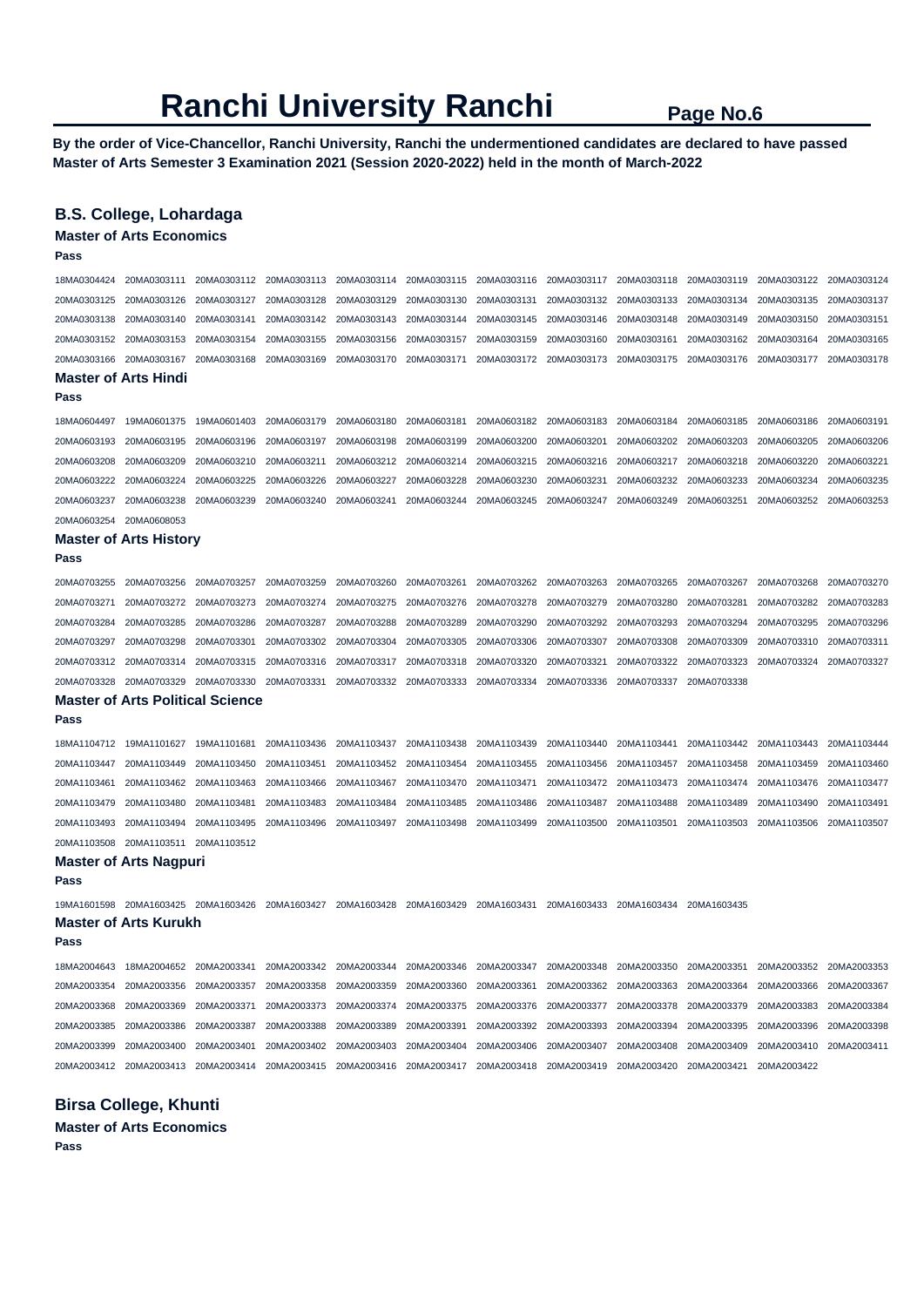## **By the order of Vice-Chancellor, Ranchi University, Ranchi the undermentioned candidates are declared to have passed Master of Arts Semester 3 Examination 2021 (Session 2020-2022) held in the month of March-2022**

| 19MA0307918                                | 19MA0307929                                                                                                                                                 | 19MA0307937 | 19MA0307941             | 20MA0303514                                                                         | 20MA0303515             | 20MA0303516 | 20MA0303517                                     | 20MA0303519             | 20MA0303520 | 20MA0303521 | 20MA0303522 |
|--------------------------------------------|-------------------------------------------------------------------------------------------------------------------------------------------------------------|-------------|-------------------------|-------------------------------------------------------------------------------------|-------------------------|-------------|-------------------------------------------------|-------------------------|-------------|-------------|-------------|
| 20MA0303524                                | 20MA0303525                                                                                                                                                 | 20MA0303526 | 20MA0303527             | 20MA0303528                                                                         | 20MA0303529             | 20MA0303531 | 20MA0303532                                     | 20MA0303533             | 20MA0303534 | 20MA0303535 | 20MA0303536 |
| 20MA0303537                                | 20MA0303539                                                                                                                                                 | 20MA0303540 | 20MA0303541             | 20MA0303542                                                                         | 20MA0303543             | 20MA0303544 | 20MA0303545                                     | 20MA0303546             | 20MA0303547 | 20MA0303548 | 20MA0303550 |
| 20MA0303552                                | 20MA0303553                                                                                                                                                 | 20MA0303554 | 20MA0303555             | 20MA0303556                                                                         | 20MA0303557             | 20MA0303558 | 20MA0303559                                     | 20MA0303560             | 20MA0303561 | 20MA0303562 | 20MA0303563 |
| 20MA0303564                                | 20MA0303565                                                                                                                                                 | 20MA0303566 | 20MA0303567             | 20MA0303568                                                                         | 20MA0303569             | 20MA0303572 | 20MA0303573                                     | 20MA0303574             | 20MA0303575 | 20MA0303576 | 20MA0303578 |
| 20MA0303581                                | 20MA0303582                                                                                                                                                 | 20MA0303585 | 20MA0303586             | 20MA0303588                                                                         | 20MA0303589             | 20MA0303590 | 20MA0308054                                     | 20MA0308055             |             |             |             |
|                                            | <b>Master of Arts Geography</b>                                                                                                                             |             |                         |                                                                                     |                         |             |                                                 |                         |             |             |             |
| Pass                                       |                                                                                                                                                             |             |                         |                                                                                     |                         |             |                                                 |                         |             |             |             |
| 19MA0508053                                | 20MA0503608                                                                                                                                                 | 20MA0503609 | 20MA0503610             | 20MA0503611                                                                         | 20MA0503612             | 20MA0503613 | 20MA0503614                                     | 20MA0503615             | 20MA0503616 | 20MA0503617 | 20MA0503618 |
| 20MA0503619                                | 20MA0503620                                                                                                                                                 | 20MA0503621 | 20MA0503622             | 20MA0503624                                                                         | 20MA0503625             | 20MA0503626 | 20MA0503627                                     | 20MA0503628             | 20MA0503629 | 20MA0503630 | 20MA0503631 |
| 20MA0503632                                | 20MA0503634                                                                                                                                                 | 20MA0503635 | 20MA0503636             | 20MA0503637                                                                         | 20MA0503638             | 20MA0503639 | 20MA0503640                                     | 20MA0503641             | 20MA0503642 | 20MA0503644 | 20MA0503645 |
| 20MA0503646                                | 20MA0503648                                                                                                                                                 | 20MA0503650 | 20MA0503651             | 20MA0503652                                                                         | 20MA0503653             | 20MA0503654 | 20MA0503656                                     | 20MA0503657             | 20MA0503658 | 20MA0503659 | 20MA0503661 |
| 20MA0503663                                | 20MA0503665                                                                                                                                                 | 20MA0503666 | 20MA0503667             | 20MA0503668                                                                         | 20MA0503670             | 20MA0503672 | 20MA0503673                                     | 20MA0503674             | 20MA0503675 | 20MA0503676 | 20MA0503677 |
| 20MA0503678<br><b>Master of Arts Hindi</b> |                                                                                                                                                             |             |                         |                                                                                     |                         |             |                                                 |                         |             |             |             |
| Pass                                       |                                                                                                                                                             |             |                         |                                                                                     |                         |             |                                                 |                         |             |             |             |
|                                            |                                                                                                                                                             |             |                         |                                                                                     |                         |             |                                                 |                         |             |             |             |
| 19MA0608091                                | 19MA0608098                                                                                                                                                 | 19MA0608120 | 19MA0608134             | 19MA0608146                                                                         | 19MA0608148             | 19MA0608155 | 19MA0608159                                     | 19MA0608172             | 19MA0608181 | 20MA0603679 | 20MA0603680 |
| 20MA0603681                                | 20MA0603682                                                                                                                                                 | 20MA0603683 | 20MA0603684             | 20MA0603685                                                                         | 20MA0603686             | 20MA0603687 | 20MA0603688                                     | 20MA0603689             | 20MA0603690 | 20MA0603691 | 20MA0603692 |
| 20MA0603693                                | 20MA0603694                                                                                                                                                 | 20MA0603696 | 20MA0603698             | 20MA0603699                                                                         | 20MA0603700             | 20MA0603702 | 20MA0603703                                     | 20MA0603704             | 20MA0603705 | 20MA0603706 | 20MA0603707 |
| 20MA0603708                                | 20MA0603709                                                                                                                                                 | 20MA0603710 | 20MA0603711             | 20MA0603712                                                                         | 20MA0603713             | 20MA0603714 | 20MA0603715                                     | 20MA0603717             | 20MA0603718 | 20MA0603719 | 20MA0603720 |
| 20MA0603721                                | 20MA0603722                                                                                                                                                 | 20MA0603724 | 20MA0603725             | 20MA0603726                                                                         | 20MA0603727             | 20MA0603728 | 20MA0603729                                     | 20MA0603730             | 20MA0603733 | 20MA0603734 | 20MA0603735 |
| 20MA0603736                                | 20MA0603737                                                                                                                                                 | 20MA0603738 | 20MA0603739             | 20MA0603740                                                                         | 20MA0603741             | 20MA0603742 | 20MA0603743                                     | 20MA0603744             | 20MA0603745 | 20MA0603746 | 20MA0603748 |
| 20MA0603749                                | 20MA0603750                                                                                                                                                 | 20MA0603751 | 20MA0603752             | 20MA0603753                                                                         | 20MA0603754             | 20MA0603755 | 20MA0603756                                     | 20MA0603757             | 20MA0603758 | 20MA0603759 | 20MA0603760 |
| 20MA0603761                                | 20MA0603762                                                                                                                                                 | 20MA0603763 | 20MA0603764             | 20MA0603765                                                                         | 20MA0608060             |             |                                                 |                         |             |             |             |
| Pass                                       | <b>Master of Arts History</b>                                                                                                                               |             |                         |                                                                                     |                         |             |                                                 |                         |             |             |             |
| 19MA0708188                                | 19MA0708227                                                                                                                                                 | 20MA0703767 | 20MA0703768             | 20MA0703769                                                                         | 20MA0703770             | 20MA0703771 | 20MA0703772                                     | 20MA0703774             | 20MA0703776 | 20MA0703777 | 20MA0703778 |
| 20MA0703779                                | 20MA0703780                                                                                                                                                 | 20MA0703781 | 20MA0703782             | 20MA0703783                                                                         | 20MA0703784             | 20MA0703785 | 20MA0703786                                     | 20MA0703787             | 20MA0703788 | 20MA0703789 | 20MA0703790 |
| 20MA0703791                                | 20MA0703792                                                                                                                                                 | 20MA0703793 | 20MA0703794             | 20MA0703795                                                                         | 20MA0703796             | 20MA0703797 | 20MA0703798                                     | 20MA0703800             | 20MA0703801 | 20MA0703803 | 20MA0703804 |
| 20MA0703805                                | 20MA0703806                                                                                                                                                 | 20MA0703807 | 20MA0703808             | 20MA0703809                                                                         | 20MA0703810             | 20MA0703812 | 20MA0703813                                     | 20MA0703814             | 20MA0703815 | 20MA0703816 | 20MA0703817 |
| 20MA0703818                                | 20MA0703820                                                                                                                                                 | 20MA0703821 | 20MA0703822             | 20MA0703823                                                                         | 20MA0703824             | 20MA0703825 | 20MA0703826                                     | 20MA0703827             | 20MA0703828 | 20MA0708061 |             |
|                                            | <b>Master of Arts Political Science</b>                                                                                                                     |             |                         |                                                                                     |                         |             |                                                 |                         |             |             |             |
| Pass                                       |                                                                                                                                                             |             |                         |                                                                                     |                         |             |                                                 |                         |             |             |             |
| 20MA1103879                                | 20MA1103880                                                                                                                                                 | 20MA1103882 | 20MA1103883             | 20MA1103884                                                                         | 20MA1103885             | 20MA1103886 | 20MA1103887                                     | 20MA1103888             | 20MA1103889 | 20MA1103891 | 20MA1103893 |
| 20MA1103894                                | 20MA1103895                                                                                                                                                 | 20MA1103896 | 20MA1103898             | 20MA1103899                                                                         | 20MA1103900             | 20MA1103901 | 20MA1103902                                     | 20MA1103903             | 20MA1103904 | 20MA1103905 | 20MA1103906 |
|                                            | 20MA1103907 20MA1103908 20MA1103909                                                                                                                         |             |                         | 20MA1103910 20MA1103911 20MA1103912 20MA1103913 20MA1103914 20MA1103915 20MA1103916 |                         |             |                                                 |                         |             | 20MA1103917 | 20MA1103918 |
|                                            | 20MA1103920 20MA1103921 20MA1103922                                                                                                                         |             | 20MA1103924 20MA1103926 |                                                                                     | 20MA1103929             | 20MA1103930 | 20MA1103931                                     | 20MA1103932 20MA1103933 |             | 20MA1103934 | 20MA1103936 |
|                                            | 20MA1103937 20MA1103940 20MA1103941 20MA1103942 20MA1103943 20MA1103944 20MA1103945 20MA1108063 20MA1108064 20MA1108065 20MA1108066                         |             |                         |                                                                                     |                         |             |                                                 |                         |             |             |             |
|                                            | <b>Master of Arts Nagpuri</b>                                                                                                                               |             |                         |                                                                                     |                         |             |                                                 |                         |             |             |             |
| Pass                                       |                                                                                                                                                             |             |                         |                                                                                     |                         |             |                                                 |                         |             |             |             |
|                                            | 20MA1603876 20MA1603877 20MA1603878                                                                                                                         |             |                         |                                                                                     |                         |             |                                                 |                         |             |             |             |
|                                            | <b>Master of Arts Mundari</b>                                                                                                                               |             |                         |                                                                                     |                         |             |                                                 |                         |             |             |             |
| Pass                                       |                                                                                                                                                             |             |                         |                                                                                     |                         |             |                                                 |                         |             |             |             |
|                                            |                                                                                                                                                             |             | 20MA1703831             | 20MA1703832                                                                         | 20MA1703833 20MA1703834 |             | 20MA1703836 20MA1703838                         |                         | 20MA1703839 | 20MA1703840 | 20MA1703842 |
|                                            | 20MA1703843 20MA1703844 20MA1703845                                                                                                                         |             | 20MA1703846             | 20MA1703847                                                                         | 20MA1703848             | 20MA1703849 | 20MA1703850 20MA1703851                         |                         | 20MA1703852 | 20MA1703853 | 20MA1703856 |
|                                            | 20MA1703857 20MA1703858 20MA1703859                                                                                                                         |             |                         | 20MA1703860 20MA1703861 20MA1703863 20MA1703865                                     |                         |             | 20MA1703866 20MA1703867 20MA1703868 20MA1703869 |                         |             |             | 20MA1703870 |
|                                            | 20MA1703871 20MA1703872 20MA1703873                                                                                                                         |             |                         |                                                                                     |                         |             |                                                 |                         |             |             |             |
| Pass                                       | <b>Master of Arts English</b>                                                                                                                               |             |                         |                                                                                     |                         |             |                                                 |                         |             |             |             |
| 20MA0403606                                | 20MA0403592 20MA0403593 20MA0403594 20MA0403595 20MA0403596 20MA0403597 20MA0403598 20MA0403600 20MA0403601 20MA0403602 20MA0403603 20MA0403603 20MA0403604 |             |                         |                                                                                     |                         |             |                                                 |                         |             |             |             |

**Doranda College, Ranchi**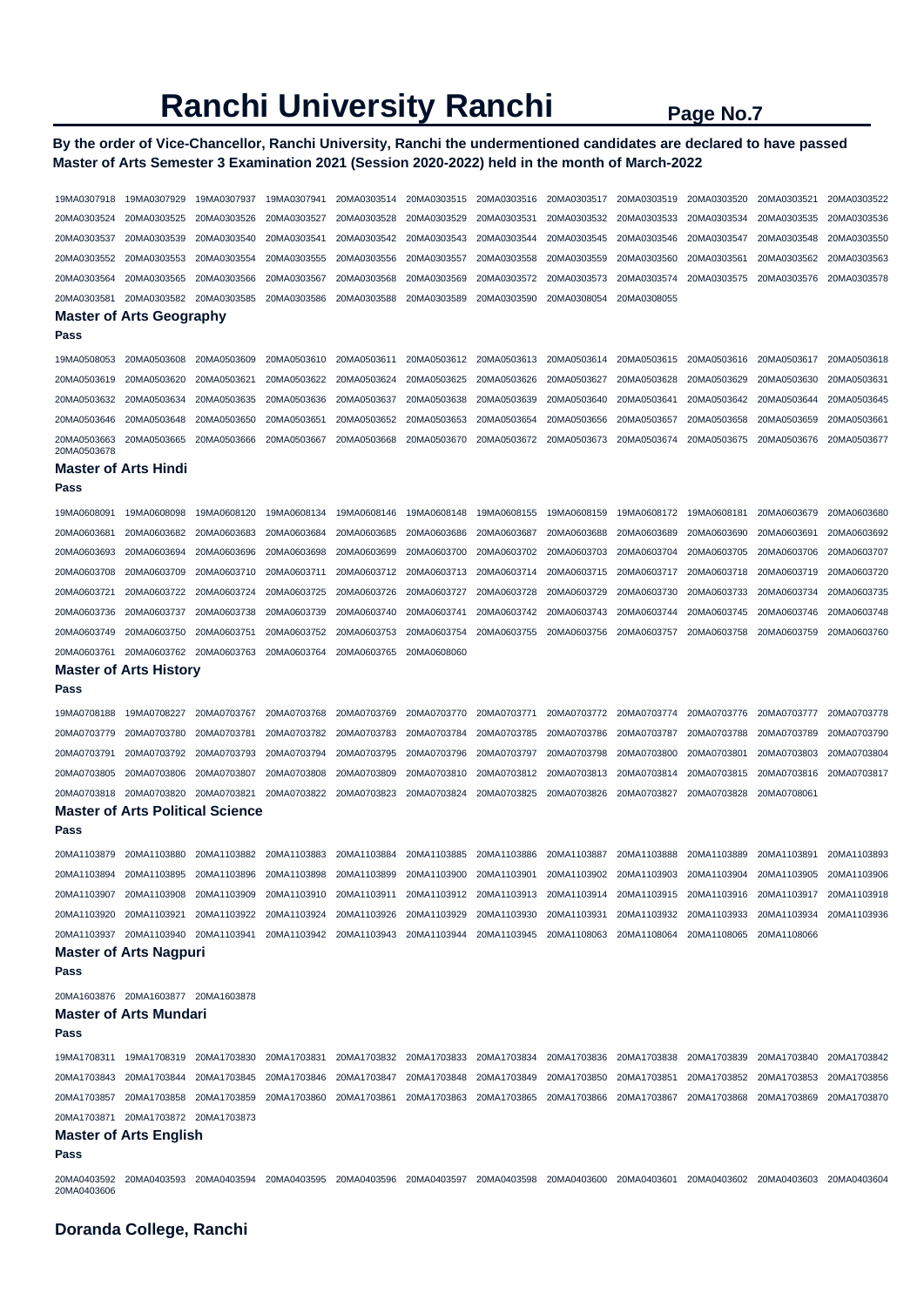**By the order of Vice-Chancellor, Ranchi University, Ranchi the undermentioned candidates are declared to have passed Master of Arts Semester 3 Examination 2021 (Session 2020-2022) held in the month of March-2022** 

| Pass                       | <b>Master of Arts Bengali</b>                   |                            |             |                            |                            |                            |                                                                                     |                            |                            |             |                            |
|----------------------------|-------------------------------------------------|----------------------------|-------------|----------------------------|----------------------------|----------------------------|-------------------------------------------------------------------------------------|----------------------------|----------------------------|-------------|----------------------------|
| 20MA0204155                | 20MA0204156 20MA0204157                         |                            | 20MA0204159 | 20MA0204160                | 20MA0204161                | 20MA0204162                | 20MA0204163                                                                         |                            |                            |             |                            |
| Pass                       | <b>Master of Arts Economics</b>                 |                            |             |                            |                            |                            |                                                                                     |                            |                            |             |                            |
| 19MA0304924                | 20MA0304165                                     | 20MA0304166                | 20MA0304167 | 20MA0304168                | 20MA0304169                | 20MA0304170                | 20MA0304171                                                                         | 20MA0304172                | 20MA0304173                | 20MA0304174 | 20MA0304176                |
| 20MA0304177                | 20MA0304178                                     | 20MA0304179                | 20MA0304180 | 20MA0304181                | 20MA0304182                | 20MA0304183                | 20MA0304184                                                                         | 20MA0304185                | 20MA0304186                | 20MA0304187 | 20MA0304188                |
| 20MA0304189                | 20MA0304190                                     | 20MA0304191                | 20MA0304192 | 20MA0304193                | 20MA0304194                | 20MA0304195                | 20MA0304196                                                                         | 20MA0304197                | 20MA0304198                | 20MA0304199 | 20MA0304200                |
| 20MA0304201                | 20MA0304202                                     | 20MA0304203                | 20MA0304204 | 20MA0304205                | 20MA0304206                | 20MA0304207                | 20MA0304208                                                                         | 20MA0304209                | 20MA0304210                | 20MA0304211 | 20MA0304212                |
| 20MA0304213                | 20MA0304214                                     | 20MA0304215                | 20MA0304216 | 20MA0304217                | 20MA0304218                | 20MA0304220                | 20MA0304221                                                                         | 20MA0304222                | 20MA0304224                | 20MA0304225 | 20MA0304226                |
| 20MA0304227                | 20MA0304228                                     | 20MA0304229                | 20MA0304230 | 20MA0304231                | 20MA0304232                | 20MA0304233                | 20MA0304234                                                                         | 20MA0304235                | 20MA0304236                | 20MA0304237 | 20MA0304238                |
| 20MA0304239                | 20MA0304240                                     | 20MA0304241                | 20MA0304243 | 20MA0304244                | 20MA0304245                | 20MA0304246                | 20MA0304247                                                                         | 20MA0304248                | 20MA0304249                | 20MA0304250 | 20MA0304251                |
| 20MA0304253                | 20MA0304254                                     | 20MA0304256                | 20MA0304257 | 20MA0304258                | 20MA0304259                | 20MA0304260                | 20MA0304261                                                                         | 20MA0304262                | 20MA0307966                | 20MA0307967 | 20MA0307968                |
| 20MA0307969                | 20MA0307971                                     |                            |             |                            |                            |                            |                                                                                     |                            |                            |             |                            |
|                            | <b>Master of Arts Geography</b>                 |                            |             |                            |                            |                            |                                                                                     |                            |                            |             |                            |
| Pass                       |                                                 |                            |             |                            |                            |                            |                                                                                     |                            |                            |             |                            |
| 18MA0505092                | 19MA0505063                                     | 19MA0505170                | 20MA0504347 | 20MA0504348                | 20MA0504349                | 20MA0504350                | 20MA0504351                                                                         | 20MA0504352                | 20MA0504353                | 20MA0504354 | 20MA0504355                |
| 20MA0504356                | 20MA0504357                                     | 20MA0504358                | 20MA0504360 | 20MA0504362                | 20MA0504363                | 20MA0504364                | 20MA0504366                                                                         | 20MA0504367                | 20MA0504369                | 20MA0504370 | 20MA0504371                |
| 20MA0504373                | 20MA0504374                                     | 20MA0504375                | 20MA0504376 | 20MA0504377                | 20MA0504378                | 20MA0504379                | 20MA0504380                                                                         | 20MA0504381                | 20MA0504382                | 20MA0504384 | 20MA0504385                |
| 20MA0504386                | 20MA0504387                                     | 20MA0504388                | 20MA0504389 | 20MA0504390                | 20MA0504391                | 20MA0504392                | 20MA0504395                                                                         | 20MA0504398                | 20MA0504399                | 20MA0504400 | 20MA0504401                |
| 20MA0504402                | 20MA0504403                                     | 20MA0504404                | 20MA0504405 | 20MA0504406                | 20MA0504407                | 20MA0504409                | 20MA0504410                                                                         | 20MA0504411                | 20MA0504412                | 20MA0504413 | 20MA0504415                |
| 20MA0504417                | 20MA0504418                                     | 20MA0504419                | 20MA0504421 | 20MA0504422                | 20MA0504424                | 20MA0504425                | 20MA0504426                                                                         | 20MA0504427                | 20MA0504428                | 20MA0504429 | 20MA0504430                |
| 20MA0504431                | 20MA0504432                                     | 20MA0504433                | 20MA0504434 | 20MA0504435                | 20MA0504437                | 20MA0504438                | 20MA0504439                                                                         | 20MA0504440                | 20MA0504441                | 20MA0504442 | 20MA0504443                |
| 20MA0504444                | 20MA0504445                                     | 20MA0504447                | 20MA0504448 | 20MA0504449                | 20MA0507982                | 20MA0507983                |                                                                                     |                            |                            |             |                            |
|                            | <b>Master of Arts Hindi</b>                     |                            |             |                            |                            |                            |                                                                                     |                            |                            |             |                            |
| Pass                       |                                                 |                            |             |                            |                            |                            |                                                                                     |                            |                            |             |                            |
|                            |                                                 |                            |             |                            |                            |                            |                                                                                     |                            |                            |             |                            |
| 18MA0605188                | 19MA0605252                                     | 19MA0605280                | 20MA0604451 | 20MA0604452                | 20MA0604453                | 20MA0604454                | 20MA0604455                                                                         | 20MA0604457                | 20MA0604458                | 20MA0604459 | 20MA0604460                |
| 20MA0604461                | 20MA0604462                                     | 20MA0604463                | 20MA0604464 | 20MA0604465                | 20MA0604466                | 20MA0604467                | 20MA0604468                                                                         | 20MA0604469                | 20MA0604470                | 20MA0604472 | 20MA0604473                |
| 20MA0604474                | 20MA0604475                                     | 20MA0604476                | 20MA0604477 | 20MA0604478                | 20MA0604479                | 20MA0604480                | 20MA0604481                                                                         | 20MA0604482                | 20MA0604483                | 20MA0604484 | 20MA0604485                |
| 20MA0604486                | 20MA0604487                                     | 20MA0604488                | 20MA0604489 | 20MA0604490                | 20MA0604491                | 20MA0604492                | 20MA0604493                                                                         | 20MA0604494                | 20MA0604495                | 20MA0604496 | 20MA0604497                |
| 20MA0604498<br>20MA0604511 | 20MA0604499                                     | 20MA0604501<br>20MA0604513 | 20MA0604502 | 20MA0604503<br>20MA0604516 | 20MA0604504                | 20MA0604505<br>20MA0604518 | 20MA0604506<br>20MA0604519                                                          | 20MA0604507                | 20MA0604508                | 20MA0604509 | 20MA0604510                |
| 20MA0604525                | 20MA0604512                                     | 20MA0604528                | 20MA0604515 |                            | 20MA0604517<br>20MA0604533 |                            | 20MA0604535                                                                         | 20MA0604520<br>20MA0604536 | 20MA0604521<br>20MA0604538 | 20MA0604522 | 20MA0604524<br>20MA0604540 |
| 20MA0604541                | 20MA0604526                                     | 20MA0604543                | 20MA0604530 | 20MA0604531                | 20MA0607986                | 20MA0604534                |                                                                                     |                            |                            | 20MA0604539 |                            |
|                            | 20MA0604542<br><b>Master of Arts History</b>    |                            | 20MA0604544 | 20MA0607984                |                            | 20MA0607987                |                                                                                     |                            |                            |             |                            |
| Pass                       |                                                 |                            |             |                            |                            |                            |                                                                                     |                            |                            |             |                            |
| 18MA0705270                | 18MA0705315                                     | 20MA0704546                | 20MA0704547 | 20MA0704548                | 20MA0704549                | 20MA0704550                | 20MA0704551                                                                         | 20MA0704552                | 20MA0704553                | 20MA0704554 | 20MA0704555                |
| 20MA0704556                | 20MA0704557                                     | 20MA0704558                | 20MA0704559 | 20MA0704561                | 20MA0704562                | 20MA0704563                | 20MA0704564                                                                         | 20MA0704566                | 20MA0704567                | 20MA0704568 | 20MA0704570                |
| 20MA0704571                | 20MA0704572                                     | 20MA0704573                | 20MA0704574 | 20MA0704575                | 20MA0704577                | 20MA0704578                | 20MA0704579                                                                         | 20MA0704580                | 20MA0704581                | 20MA0704582 | 20MA0704583                |
| 20MA0704584                | 20MA0704585                                     | 20MA0704586                | 20MA0704588 | 20MA0704590                | 20MA0704591                | 20MA0704592                | 20MA0704593                                                                         | 20MA0704594                | 20MA0704595                | 20MA0704596 | 20MA0704597                |
| 20MA0704598                | 20MA0704599                                     | 20MA0704600                | 20MA0704601 | 20MA0704602                | 20MA0704604                | 20MA0704605                | 20MA0704606                                                                         | 20MA0704607                | 20MA0704608                | 20MA0704609 | 20MA0704610                |
| 20MA0704611                | 20MA0704613                                     | 20MA0704614                | 20MA0704615 | 20MA0704616                | 20MA0704617                | 20MA0704620                | 20MA0704621                                                                         | 20MA0704622                | 20MA0704624                | 20MA0704625 | 20MA0704626                |
| 20MA0704627                | 20MA0704628                                     | 20MA0704629                | 20MA0704630 | 20MA0704631                | 20MA0704632                | 20MA0704633                | 20MA0704634                                                                         | 20MA0704635                | 20MA0704636                | 20MA0704637 | 20MA0704639                |
| 20MA0704640                | 20MA0704641                                     | 20MA0704642                | 20MA0704644 | 20MA0704645                | 20MA0704647                | 20MA0704648                | 20MA0704649                                                                         | 20MA0704650                | 20MA0704651                | 20MA0704652 | 20MA0704653                |
| 20MA0704654                | 20MA0704655                                     | 20MA0704656                | 20MA0704657 | 20MA0704658                | 20MA0704659                | 20MA0704660                | 20MA0704662                                                                         | 20MA0704663                | 20MA0704664                | 20MA0704666 | 20MA0704667                |
| 20MA0704668                | 20MA0704669                                     | 20MA0704670                | 20MA0704671 | 20MA0704672                | 20MA0704673                | 20MA0704674                | 20MA0704675                                                                         | 20MA0704676                | 20MA0707988                | 20MA0707989 | 20MA0707992                |
| 20MA0707994                | 20MA0707995                                     | 20MA0707996                | 20MA0707999 | 20MA0708000                | 20MA0708001                |                            |                                                                                     |                            |                            |             |                            |
|                            | <b>Master of Arts Philosophy</b>                |                            |             |                            |                            |                            |                                                                                     |                            |                            |             |                            |
| Pass                       |                                                 |                            |             |                            |                            |                            |                                                                                     |                            |                            |             |                            |
| 18MA1005396                | 18MA1005397                                     | 18MA1005398                | 18MA1005400 | 19MA1005460                |                            |                            | 19MA1005467 19MA1005471 20MA1004693 20MA1004695 20MA1004696 20MA1004697 20MA1004698 |                            |                            |             |                            |
| 20MA1004699                | 20MA1004700 20MA1004701 20MA1004702 20MA1004703 |                            |             |                            |                            |                            |                                                                                     |                            |                            |             |                            |
|                            | <b>Master of Arts Political Science</b>         |                            |             |                            |                            |                            |                                                                                     |                            |                            |             |                            |
| Pass                       |                                                 |                            |             |                            |                            |                            |                                                                                     |                            |                            |             |                            |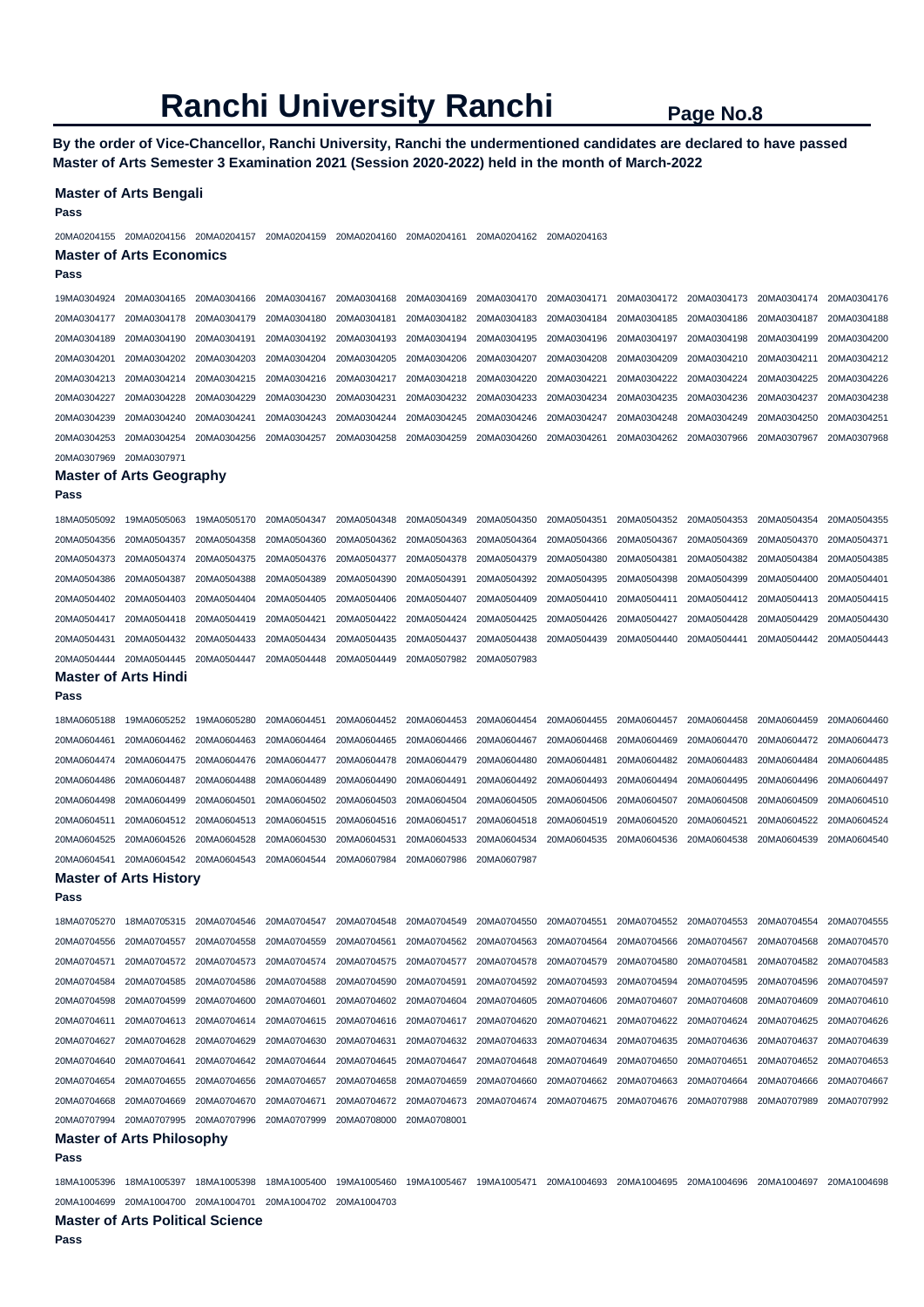### **By the order of Vice-Chancellor, Ranchi University, Ranchi the undermentioned candidates are declared to have passed Master of Arts Semester 3 Examination 2021 (Session 2020-2022) held in the month of March-2022**

18MA1105432 18MA1105440 19MA1105480 19MA1105517 20MA1104704 20MA1104705 20MA1104706 20MA1104707 20MA1104708 20MA1104709 20MA1104710 20MA1104711 20MA1104712 20MA1104713 20MA1104714 20MA1104715 20MA1104716 20MA1104717 20MA1104718 20MA1104719 20MA1104720 20MA1104721 20MA1104722 20MA1104724 20MA1104725 20MA1104726 20MA1104727 20MA1104728 20MA1104730 20MA1104731 20MA1104732 20MA1104733 20MA1104734 20MA1104735 20MA1104736 20MA1104740 20MA1104742 20MA1104743 20MA1104744 20MA1104745 20MA1104746 20MA1104748 20MA1104749 20MA1104750 20MA1104751 20MA1104752 20MA1104753 20MA1104755 20MA1104756 20MA1104757 20MA1104758 20MA1104759 20MA1104760 20MA1104761 20MA1104762 20MA1104763 20MA1104764 20MA1104765 20MA1104766 20MA1104767 20MA1104768 20MA1104769 20MA1104770 20MA1104771 20MA1104772 20MA1104773 20MA1104774 20MA1104775 20MA1104776 20MA1104777 20MA1104778 20MA1104779 20MA1104780 20MA1104782 20MA1104783 20MA1104784 20MA1104785 20MA1104786 20MA1104787 20MA1104788 20MA1104789 20MA1104790 20MA1104791 20MA1104792 20MA1104793 20MA1104794 20MA1104795 20MA1104796 20MA1104797 20MA1104798 20MA1104799 20MA1104800 20MA1104801 20MA1104802 20MA1104803 20MA1104804 20MA1104805 20MA1104807 20MA1104808 20MA1104809 20MA1104810 20MA1104811 20MA1104812 20MA1104813 20MA1104814 20MA1104815 20MA1104816 20MA1104817 20MA1104818 20MA1104819 20MA1104820 20MA1104821 20MA1104822 20MA1104823 20MA1108003 20MA1108004 20MA1108007 20MA1108010 20MA1108011 20MA1108012 20MA1108013 20MA1108223 **Master of Arts Psychology Pass**  18MA1205585 19MA1205632 20MA1204827 20MA1204828 20MA1204829 20MA1204830 20MA1204834 20MA1204835 20MA1204837 20MA1204839 20MA1204841 20MA1204843 20MA1204844 20MA1204845 **Master of Arts Sanskrit Pass**  20MA1304846 20MA1304847 20MA1304848 20MA1304849 20MA1304850 20MA1304851 20MA1304852 20MA1304853 20MA1304855 **Master of Arts Nagpuri Pass**  20MA1604685 20MA1604686 20MA1604687 20MA1604688 20MA1604689 20MA1604691 20MA1604692 **Master of Arts Kurukh Pass**  18MA2005383 20MA2004677 20MA2004678 20MA2004679 20MA2004681 20MA2004682 20MA2004684 **Master of Arts Urdu Pass**  20MA2304856 20MA2304858 20MA2304859 20MA2304860 20MA2304862 20MA2304863 20MA2304864 20MA2304865 20MA2304866 20MA2304867 20MA2304868 20MA2304869 20MA2304870 20MA2308016 **Master of Arts English Pass**  18MA0404932 19MA0404991 19MA0405020 19MA0405024 20MA0404263 20MA0404265 20MA0404266 20MA0404267 20MA0404268 20MA0404269 20MA0404270 20MA0404271 20MA0404272 20MA0404273 20MA0404275 20MA0404277 20MA0404279 20MA0404281 20MA0404284 20MA0404285 20MA0404286 20MA0404287 20MA0404288 20MA0404290 20MA0404291 20MA0404292 20MA0404293 20MA0404294 20MA0404295 20MA0404297 20MA0404299 20MA0404300 20MA0404301 20MA0404302 20MA0404303 20MA0404304 20MA0404305 20MA0404306 20MA0404307 20MA0404308 20MA0404309 20MA0404310 20MA0404311 20MA0404312 20MA0404313 20MA0404314 20MA0404315 20MA0404316 20MA0404317 20MA0404319 20MA0404320 20MA0404322 20MA0404323 20MA0404324 20MA0404325 20MA0404326 20MA0404327 20MA0404328 20MA0404329 20MA0404330 20MA0404331 20MA0404332 20MA0404335 20MA0404336 20MA0404337 20MA0404338 20MA0404339 20MA0404341 20MA0404342 20MA0404343 20MA0404344 20MA0404345 20MA0404346 20MA0407972 20MA0407973 20MA0407974 20MA0407975 20MA0407977 20MA0407978 20MA0407980 20MA0407981 **Gossner College, Ranchi Master of Arts Economics Pass**  20MA0307537 20MA0307538 20MA0307539 20MA0307540 20MA0307541 20MA0307542 20MA0307544 20MA0307545 20MA0307546 20MA0307547 **Master of Arts Geography Pass**  18MA0504348 18MA0504367 20MA0507599 20MA0507601 20MA0507602 20MA0507603 20MA0507604 20MA0507606 20MA0507607 20MA0507608 20MA0507609 20MA0507610 **Master of Arts Hindi Pass**  20MA0607612 20MA0607613 20MA0607619 20MA0607621 20MA0607622 20MA0607624 20MA0607625 20MA0607626 **Master of Arts History Pass**  20MA0707627 20MA0707628 20MA0707629 20MA0707630 20MA0707631 20MA0707632 20MA0707633 20MA0707634 20MA0707635 20MA0707636 **Master of Arts Political Science**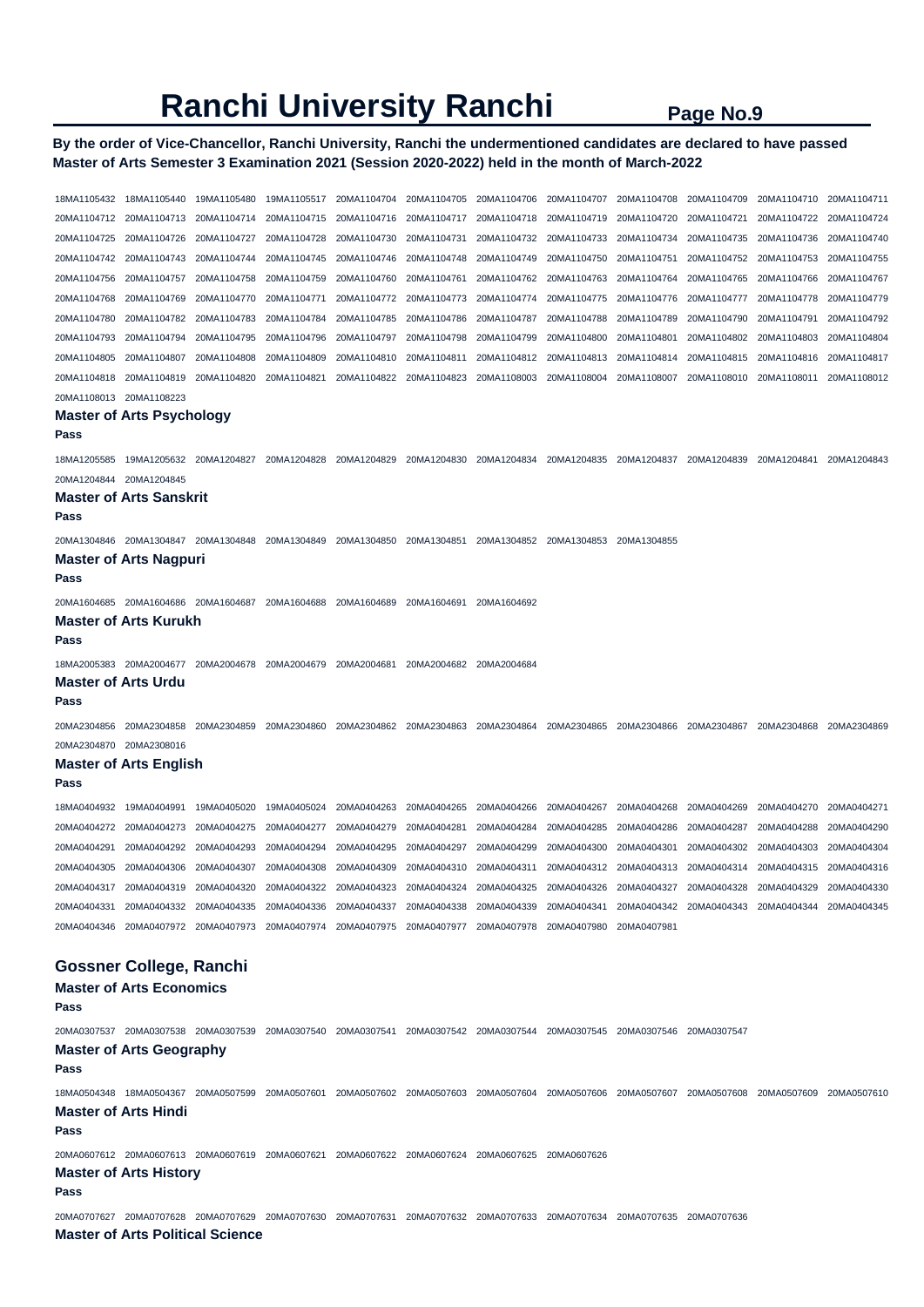## **By the order of Vice-Chancellor, Ranchi University, Ranchi the undermentioned candidates are declared to have passed Master of Arts Semester 3 Examination 2021 (Session 2020-2022) held in the month of March-2022**

#### **Pass**

20MA1107637 20MA1107638 20MA1107639 20MA1107640 20MA1107642 20MA1107645

## **Master of Arts English**

**Pass** 

20MA0407548 20MA0407549 20MA0407550 20MA0407551 20MA0407552 20MA0407553 20MA0407554 20MA0407555 20MA0407556 20MA0407557 20MA0407558 20MA0407559 20MA0407560 20MA0407561 20MA0407562 20MA0407563 20MA0407564 20MA0407565 20MA0407566 20MA0407567 20MA0407568 20MA0407569 20MA0407570 20MA0407571 20MA0407572 20MA0407573 20MA0407574 20MA0407575 20MA0407576 20MA0407577 20MA0407578 20MA0407579 20MA0407580 20MA0407581 20MA0407582 20MA0407583 20MA0407584 20MA0407585 20MA0407586 20MA0407587 20MA0407588 20MA0407589 20MA0407590 20MA0407591 20MA0407592 20MA0407593 20MA0407594 20MA0407595 20MA0407596 20MA0407597 20MA0407598

## **J.N.College Dhurwa, Ranchi**

# **Master of Arts Hindi**

#### **Pass**

20MA0605419 20MA0605420 20MA0605422 20MA0605423 20MA0605424 20MA0605425 20MA0605426 20MA0605427 20MA0605428 20MA0605429 20MA0605430 20MA0605431 20MA0605432 20MA0605433 20MA0605434 20MA0605435 20MA0605436 20MA0605437 20MA0605439 20MA0605440 20MA0605442 20MA0605443 20MA0605444 20MA0605445 20MA0605446 20MA0605447 20MA0605449 20MA0605450 20MA0605451 20MA0605452 20MA0605453 20MA0605455 20MA0605456 20MA0605457 **Master of Arts History** 

#### **Pass**

20MA0705458 20MA0705459 20MA0705460 20MA0705462 20MA0705463 20MA0705464 20MA0705465 20MA0705466 20MA0705467 20MA0705468 20MA0705469 20MA0705470 20MA0705472 20MA0705473 20MA0705474 20MA0705477 20MA0705478 20MA0705479 20MA0705480 20MA0705481 20MA0705482 20MA0705483 20MA0705484 20MA0705485 20MA0705487 20MA0705488 20MA0705490 20MA0705491 20MA0705492 20MA0705493 20MA0705494 20MA0705495 20MA0705496 20MA0705497 20MA0705499 20MA0705502 20MA0705503 20MA0705504 20MA0705505

#### **Master of Arts Political Science**

**Pass** 

19MA1104603 19MA1104612 20MA1105506 20MA1105507 20MA1105508 20MA1105512 20MA1105513 20MA1105514 20MA1105516 20MA1105517 20MA1105518 20MA1105519 20MA1105520 20MA1105522 20MA1105523 20MA1105525 20MA1105526 20MA1105527 20MA1105528 20MA1105529 20MA1105530 20MA1105531 20MA1105533 20MA1105534 20MA1105535 20MA1105536 20MA1105537 20MA1105539 20MA1105540 20MA1105542 20MA1108081

### **K.C.B. College, Bero**

#### **Master of Arts Economics Pass**

20MA0305544 20MA0305545 20MA0305546 20MA0305548 20MA0305549 20MA0305550 20MA0305552 20MA0305554 20MA0305555 20MA0305556 20MA0305557 20MA0305559 20MA0305560 20MA0305561 20MA0305562 20MA0305563 20MA0305566 20MA0305567 20MA0305568 20MA0305569 20MA0305570 20MA0305571 20MA0305572 20MA0305574 20MA0305575 20MA0305576 20MA0305577 20MA0305578 20MA0305579 20MA0305580 20MA0305581 20MA0305582 20MA0305584 20MA0305587

#### **Master of Arts Geography Pass**

20MA0505615 20MA0505616 20MA0505617 20MA0505619 20MA0505620 20MA0505621 20MA0505622 20MA0505623 20MA0505624 20MA0505625 20MA0505626 20MA0505628 20MA0505629 20MA0505630 20MA0505631 20MA0505632 20MA0505633 20MA0505634 20MA0505635 20MA0505636 20MA0505637 20MA0505638 20MA0505640 20MA0505641 20MA0505642 20MA0505643 20MA0505644 20MA0505645 20MA0505646 20MA0505647 20MA0505648 20MA0505650 20MA0505651 20MA0505652 20MA0505653 20MA0505654 20MA0505655 20MA0505656

#### **Master of Arts Hindi**

**Pass** 

20MA0605657 20MA0605658 20MA0605659 20MA0605660 20MA0605662 20MA0605663 20MA0605664 20MA0605665 20MA0605666 20MA0605667 20MA0605668 20MA0605669 20MA0605672 20MA0605673 20MA0605674 20MA0605675 20MA0605676 20MA0605677 20MA0605678 20MA0605680 20MA0605681 20MA0605682 20MA0605683 20MA0605684 20MA0605685 20MA0605686 20MA0605687 20MA0605688 20MA0605689 20MA0605690 20MA0605691 20MA0605692 20MA0605693 20MA0605694 20MA0605695 20MA0605696 20MA0605697 20MA0605698 20MA0605699 20MA0605700

#### **Master of Arts History**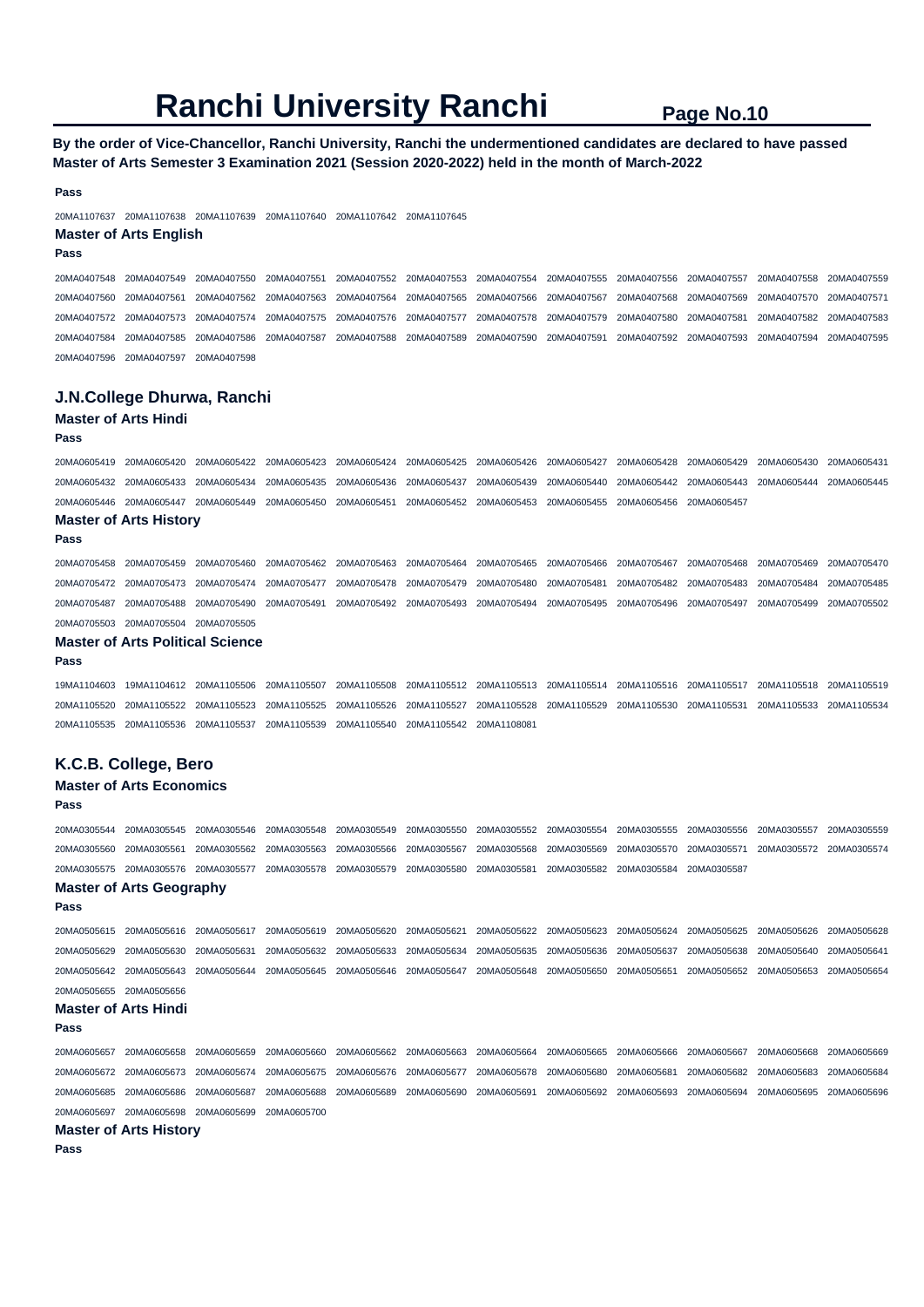## **By the order of Vice-Chancellor, Ranchi University, Ranchi the undermentioned candidates are declared to have passed Master of Arts Semester 3 Examination 2021 (Session 2020-2022) held in the month of March-2022**

20MA0705703 20MA0705704 20MA0705705 20MA0705706 20MA0705707 20MA0705708 20MA0705709 20MA0705710 20MA0705713 20MA0705714 20MA0705715 20MA0705716 20MA0705717 20MA0705718 20MA0705719 20MA0705720 20MA0705721 20MA0705722 20MA0705723 20MA0705724 20MA0705725 20MA0705726 20MA0705727 20MA0705728 20MA0705729 20MA0705730 20MA0705731 20MA0705733 20MA0705734 20MA0705735 20MA0705736 20MA0705737 20MA0705738 20MA0705739 20MA0705741 20MA0705742 20MA0705743 20MA0705744 20MA0705745 20MA0705746 20MA0705747 20MA0705748 20MA0705749 20MA0705750 20MA0705751 20MA0705752 20MA0705753 20MA0705754 20MA0705755 20MA0705756 **Master of Arts Philosophy Pass**  20MA1005778 20MA1005779 20MA1005780 **Master of Arts Political Science Pass**  19MA1107267 19MA1107301 20MA1105782 20MA1105783 20MA1105786 20MA1105787 20MA1105789 20MA1105790 20MA1105791 20MA1105792 20MA1105793 20MA1105795 20MA1105797 20MA1105798 20MA1105799 20MA1105801 20MA1105802 20MA1105803 20MA1105804 20MA1105805 20MA1105806 20MA1105807 20MA1105808 20MA1105811 20MA1105812 20MA1105815 20MA1105816 20MA1105817 20MA1105818 20MA1105819 20MA1105820 20MA1105822 20MA1105824 20MA1105825 20MA1105826 20MA1105828 20MA1105829 20MA1105830 20MA1105831 20MA1105832 20MA1105833 20MA1105834 20MA1105837 20MA1105839 20MA1105842 20MA1105843 20MA1105845 20MA1105846 20MA1105847 20MA1105849 **Master of Arts Nagpuri Pass**  20MA1605772 20MA1605773 20MA1605774 20MA1605775 20MA1605776 20MA1605777 **Master of Arts Kurukh Pass**  20MA2005757 20MA2005758 20MA2005760 20MA2005762 20MA2005763 20MA2005764 20MA2005765 20MA2005766 20MA2005767 20MA2005769 **Master of Arts Urdu Pass**  19MA2307326 19MA2307349 20MA2305850 20MA2305851 20MA2305852 20MA2305853 20MA2305854 20MA2305855 20MA2305856 20MA2305857 20MA2305858 20MA2305859 **Master of Arts English Pass**  20MA0405588 20MA0405589 20MA0405590 20MA0405592 20MA0405593 20MA0405594 20MA0405595 20MA0405596 20MA0405598 20MA0405599 20MA0405600 20MA0405601 20MA0405602 20MA0405603 20MA0405604 20MA0405605 20MA0405606 20MA0405607 20MA0405609 20MA0405610 20MA0405611 20MA0405612 20MA0405613 20MA0405614 20MA0408082 20MA0408083 20MA0408084 **Kartik Oraon College, Gumla Master of Arts Economics Pass** 

## 18MA0303989 20MA0305913 20MA0305914 20MA0305915 20MA0305916 20MA0305917 20MA0305918 20MA0305919 20MA0305921 20MA0305922 20MA0305926 20MA0305927 20MA0305928 20MA0305929 20MA0305931 20MA0305932 20MA0305933 20MA0305934 20MA0305935 20MA0305938 20MA0305939 20MA0305940 20MA0305941 20MA0305942 20MA0305943 20MA0305944 20MA0305946 20MA0305948 20MA0305949 20MA0305950 20MA0305951 20MA0305952 20MA0305957 20MA0305958 20MA0305959 20MA0305961 20MA0305962 20MA0305964 20MA0305965 20MA0305967 20MA0305968 20MA0305969 20MA0305970 20MA0308092 **Master of Arts Geography Pass**  19MA0500762 20MA0506008 20MA0506009 20MA0506011 20MA0506012 20MA0506013 20MA0506014 20MA0506015 20MA0506016 20MA0506018 20MA0506019 20MA0506020 20MA0506021 20MA0506022 20MA0506023 20MA0506024 20MA0506025 20MA0506026 20MA0506028 20MA0506029 20MA0506030 20MA0506031 20MA0506033 20MA0506034 20MA0506035 20MA0506037 20MA0506038 20MA0506039 20MA0506040 20MA0506042 20MA0506043 20MA0506044 20MA0506046 20MA0506048 20MA0506049 20MA0506050 20MA0506051 20MA0506052 20MA0506053 20MA0506054 20MA0506055 20MA0506056 20MA0506057 20MA0506058 20MA0506059 20MA0506060 20MA0506061 20MA0506062 20MA0506063 20MA0506064 20MA0506065 20MA0506066 20MA0506067 20MA0506068 20MA0506069 20MA0506070 20MA0506071 20MA0506072 20MA0506073 20MA0506074 20MA0506075 20MA0506076 20MA0506077 20MA0506078 20MA0506079 20MA0506081 20MA0506082 20MA0506083 20MA0506084 20MA0506085 20MA0506086 20MA0506089 20MA0506090 20MA0506091 20MA0506092 20MA0506093 20MA0506094 20MA0506095 20MA0506096 20MA0506097 20MA0506098 20MA0506099 20MA0506100 20MA0506101 **Master of Arts Hindi**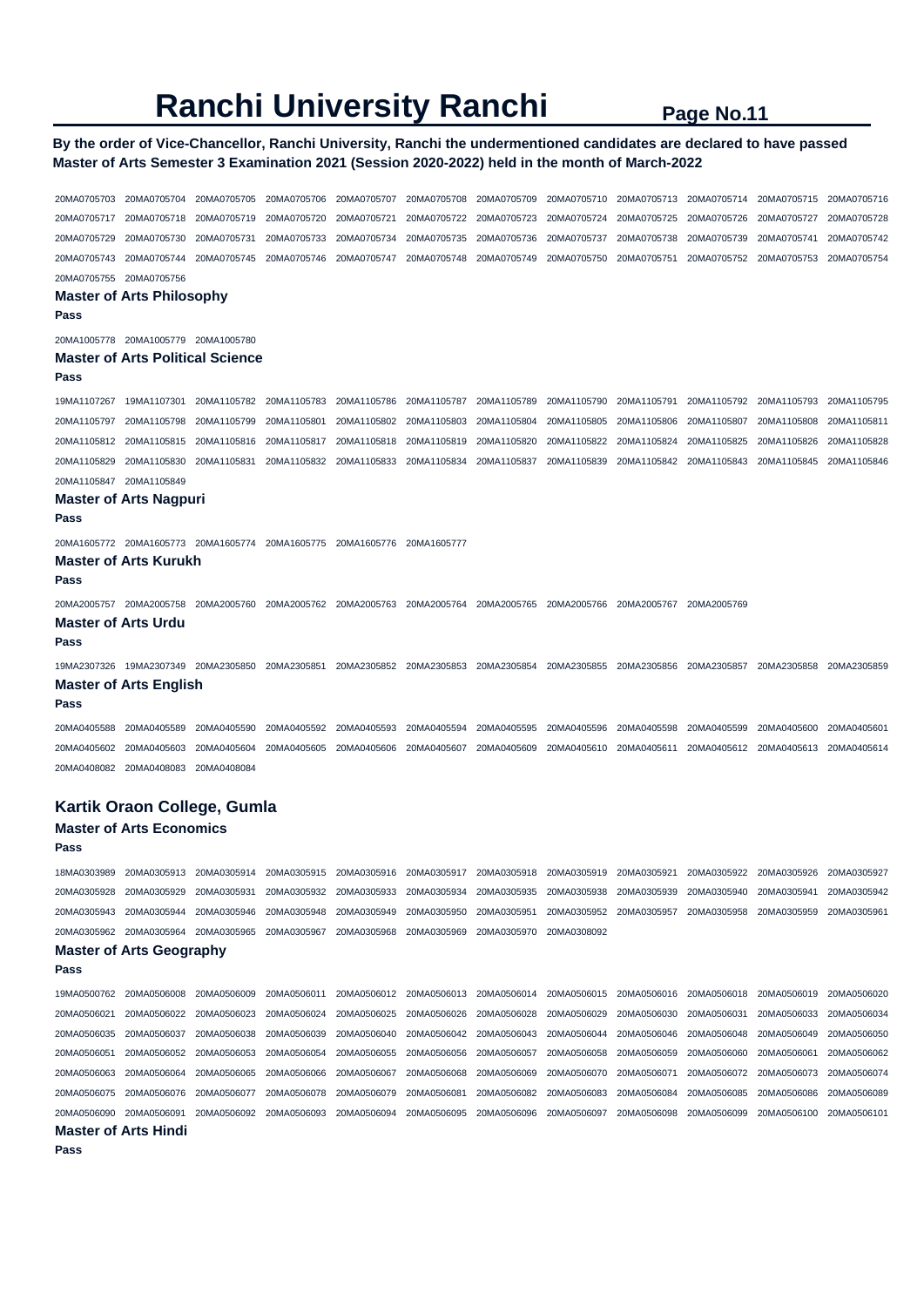## **By the order of Vice-Chancellor, Ranchi University, Ranchi the undermentioned candidates are declared to have passed Master of Arts Semester 3 Examination 2021 (Session 2020-2022) held in the month of March-2022**

| 19MA0600828                | 20MA0606102                                                                                                 | 20MA0606105                | 20MA0606106 | 20MA0606107 | 20MA0606108                | 20MA0606109 | 20MA0606110                                                             | 20MA0606111 | 20MA0606112                                     | 20MA0606113                                                 | 20MA0606114 |
|----------------------------|-------------------------------------------------------------------------------------------------------------|----------------------------|-------------|-------------|----------------------------|-------------|-------------------------------------------------------------------------|-------------|-------------------------------------------------|-------------------------------------------------------------|-------------|
| 20MA0606115                | 20MA0606116                                                                                                 | 20MA0606117                | 20MA0606118 | 20MA0606119 | 20MA0606120                | 20MA0606121 | 20MA0606122                                                             | 20MA0606123 | 20MA0606124                                     | 20MA0606126                                                 | 20MA0606128 |
| 20MA0606129                | 20MA0606130                                                                                                 | 20MA0606131                | 20MA0606132 | 20MA0606133 | 20MA0606134                | 20MA0606135 | 20MA0606136                                                             | 20MA0606137 | 20MA0606138                                     | 20MA0606139                                                 | 20MA0606140 |
| 20MA0606141                | 20MA0606142                                                                                                 | 20MA0606143                | 20MA0606144 | 20MA0606145 | 20MA0606146                | 20MA0606147 | 20MA0606148                                                             | 20MA0606149 | 20MA0606150                                     | 20MA0606151                                                 | 20MA0606152 |
| 20MA0606154                | 20MA0606155                                                                                                 | 20MA0606156                | 20MA0606157 | 20MA0606158 | 20MA0606159                | 20MA0606160 | 20MA0606161                                                             | 20MA0606162 | 20MA0606163                                     | 20MA0606165                                                 | 20MA0606166 |
| 20MA0606167                | 20MA0606168                                                                                                 | 20MA0606169                | 20MA0606170 | 20MA0606171 | 20MA0606172                | 20MA0606173 | 20MA0606174                                                             | 20MA0606175 | 20MA0606176                                     | 20MA0606177                                                 | 20MA0606178 |
| 20MA0606179                | 20MA0606180                                                                                                 | 20MA0606181                | 20MA0606182 | 20MA0606183 | 20MA0608094                |             |                                                                         |             |                                                 |                                                             |             |
|                            | <b>Master of Arts History</b>                                                                               |                            |             |             |                            |             |                                                                         |             |                                                 |                                                             |             |
| Pass                       |                                                                                                             |                            |             |             |                            |             |                                                                         |             |                                                 |                                                             |             |
| 18MA0703785                | 19MA0700909                                                                                                 | 20MA0706184                | 20MA0706185 | 20MA0706186 |                            | 20MA0706188 | 20MA0706189                                                             | 20MA0706190 | 20MA0706191                                     | 20MA0706192                                                 | 20MA0706193 |
| 20MA0706195                | 20MA0706196                                                                                                 | 20MA0706197                | 20MA0706199 | 20MA0706200 | 20MA0706187<br>20MA0706202 | 20MA0706203 | 20MA0706204                                                             | 20MA0706206 | 20MA0706207                                     | 20MA0706208                                                 | 20MA0706209 |
| 20MA0706211                | 20MA0706212                                                                                                 | 20MA0706213                | 20MA0706214 | 20MA0706215 | 20MA0706217                | 20MA0706218 | 20MA0706219                                                             | 20MA0706220 | 20MA0706222                                     | 20MA0706223                                                 | 20MA0706224 |
| 20MA0706226                | 20MA0706228                                                                                                 | 20MA0706229                | 20MA0706230 | 20MA0706231 | 20MA0706232                | 20MA0706233 | 20MA0706234                                                             |             | 20MA0706236                                     | 20MA0706237                                                 | 20MA0706238 |
|                            |                                                                                                             |                            |             |             |                            | 20MA0706249 |                                                                         | 20MA0706235 |                                                 |                                                             | 20MA0706256 |
| 20MA0706239                | 20MA0706240                                                                                                 | 20MA0706241                | 20MA0706242 | 20MA0706246 | 20MA0706247                |             | 20MA0706251                                                             | 20MA0706253 | 20MA0706254                                     | 20MA0706255                                                 |             |
| 20MA0706257                | 20MA0706258<br>20MA0706273                                                                                  | 20MA0706259<br>20MA0706275 | 20MA0706261 | 20MA0706262 | 20MA0706264                | 20MA0706265 | 20MA0706266<br>20MA0706280                                              | 20MA0706267 | 20MA0706268                                     | 20MA0706269                                                 | 20MA0706270 |
| 20MA0706271                | <b>Master of Arts Political Science</b>                                                                     |                            | 20MA0706276 | 20MA0706277 | 20MA0706278                | 20MA0706279 |                                                                         | 20MA0708200 |                                                 |                                                             |             |
| Pass                       |                                                                                                             |                            |             |             |                            |             |                                                                         |             |                                                 |                                                             |             |
|                            |                                                                                                             |                            |             |             |                            |             |                                                                         |             |                                                 |                                                             |             |
| 20MA1106335                | 20MA1106336                                                                                                 | 20MA1106337                | 20MA1106338 | 20MA1106339 | 20MA1106340                | 20MA1106341 | 20MA1106343                                                             | 20MA1106344 | 20MA1106345                                     | 20MA1106347                                                 | 20MA1106348 |
| 20MA1106349                | 20MA1106350                                                                                                 | 20MA1106351                | 20MA1106352 | 20MA1106353 | 20MA1106354                | 20MA1106355 | 20MA1106357                                                             | 20MA1106358 | 20MA1106359                                     | 20MA1106360                                                 | 20MA1106361 |
| 20MA1106362                | 20MA1106363                                                                                                 | 20MA1106364                | 20MA1106365 | 20MA1106366 | 20MA1106367                | 20MA1106368 | 20MA1106369                                                             | 20MA1106370 | 20MA1106372                                     | 20MA1106373                                                 | 20MA1106374 |
| 20MA1106375                | 20MA1106376                                                                                                 | 20MA1106378                | 20MA1106379 | 20MA1106380 | 20MA1106381                | 20MA1106382 | 20MA1106383                                                             | 20MA1106386 | 20MA1106387                                     | 20MA1106388                                                 | 20MA1106389 |
| 20MA1106390                | 20MA1106391                                                                                                 | 20MA1106392                | 20MA1106393 | 20MA1106396 | 20MA1106397                | 20MA1106398 | 20MA1106399                                                             | 20MA1106402 | 20MA1106405                                     | 20MA1106407                                                 | 20MA1106408 |
| 20MA1106409                | 20MA1106413                                                                                                 | 20MA1106414                | 20MA1106415 | 20MA1106416 | 20MA1106417                | 20MA1106418 | 20MA1106419                                                             | 20MA1106420 | 20MA1106421                                     | 20MA1106422                                                 | 20MA1106423 |
| 20MA1106424                | 20MA1106425                                                                                                 | 20MA1106426                | 20MA1106427 | 20MA1106428 |                            |             |                                                                         |             |                                                 |                                                             |             |
| Pass                       | <b>Master of Arts Sanskrit</b>                                                                              |                            |             |             |                            |             |                                                                         |             |                                                 |                                                             |             |
| 19MA1301123                | 20MA1306430                                                                                                 | 20MA1306431                | 20MA1306432 | 20MA1306433 | 20MA1306434                | 20MA1306436 | 20MA1306437                                                             | 20MA1306438 | 20MA1306439                                     | 20MA1306440                                                 | 20MA1306441 |
| 20MA1306442<br>20MA1306454 | 20MA1306443                                                                                                 | 20MA1306444                | 20MA1306445 | 20MA1306446 | 20MA1306447                | 20MA1306448 | 20MA1306449                                                             | 20MA1306450 | 20MA1306451                                     | 20MA1306452                                                 | 20MA1306453 |
|                            | <b>Master of Arts Nagpuri</b>                                                                               |                            |             |             |                            |             |                                                                         |             |                                                 |                                                             |             |
| Pass                       |                                                                                                             |                            |             |             |                            |             |                                                                         |             |                                                 |                                                             |             |
| 20MA1606325                | 20MA1606326 20MA1606327                                                                                     |                            | 20MA1606328 | 20MA1606329 | 20MA1606330                | 20MA1606332 | 20MA1606333                                                             |             |                                                 |                                                             |             |
| Pass                       | Master of Arts Kharia                                                                                       |                            |             |             |                            |             |                                                                         |             |                                                 |                                                             |             |
|                            | 20MA1806282 20MA1806283 20MA1806284 20MA1806285 20MA1806286 20MA1806287 20MA1806288 20MA1806289 20MA1806290 |                            |             |             |                            |             |                                                                         |             |                                                 |                                                             |             |
|                            | <b>Master of Arts Kurukh</b>                                                                                |                            |             |             |                            |             |                                                                         |             |                                                 |                                                             |             |
| Pass                       |                                                                                                             |                            |             |             |                            |             |                                                                         |             |                                                 |                                                             |             |
|                            | 20MA2006292 20MA2006293 20MA2006294 20MA2006295 20MA2006297 20MA2006298 20MA2006299                         |                            |             |             |                            |             |                                                                         |             |                                                 | 20MA2006300 20MA2006303 20MA2006304 20MA2006305 20MA2006306 |             |
|                            | 20MA2006309 20MA2006310 20MA2006311 20MA2006313 20MA2006315 20MA2006317 20MA2006319 20MA2006320 20MA2006322 |                            |             |             |                            |             |                                                                         |             |                                                 |                                                             |             |
|                            |                                                                                                             |                            |             |             |                            |             |                                                                         |             |                                                 |                                                             |             |
|                            | <b>Master of Arts Urdu</b>                                                                                  |                            |             |             |                            |             |                                                                         |             |                                                 |                                                             |             |
| Pass                       |                                                                                                             |                            |             |             |                            |             |                                                                         |             |                                                 |                                                             |             |
|                            | 19MA2301149  20MA2306455  20MA2306456  20MA2306457  20MA2306458  20MA2306459                                |                            |             |             |                            |             |                                                                         |             |                                                 |                                                             |             |
| Pass                       | <b>Master of Arts English</b>                                                                               |                            |             |             |                            |             |                                                                         |             |                                                 |                                                             |             |
|                            |                                                                                                             |                            |             |             |                            |             |                                                                         |             |                                                 |                                                             |             |
|                            | 20MA0405972 20MA0405973 20MA0405974 20MA0405975 20MA0405978                                                 |                            |             |             | 20MA0405980                | 20MA0405981 |                                                                         |             | 20MA0405983 20MA0405984 20MA0405985 20MA0405986 |                                                             | 20MA0405987 |
|                            | 20MA0405988 20MA0405990<br>20MA0406002 20MA0406003 20MA0406004 20MA0406005 20MA0406006                      | 20MA0405992                | 20MA0405993 | 20MA0405994 |                            |             | 20MA0405995 20MA0405996 20MA0405997 20MA0405998 20MA0405999 20MA0406000 |             |                                                 |                                                             | 20MA0406001 |

# **Mandar College, Mandar**

**Master of Arts Geography Pass**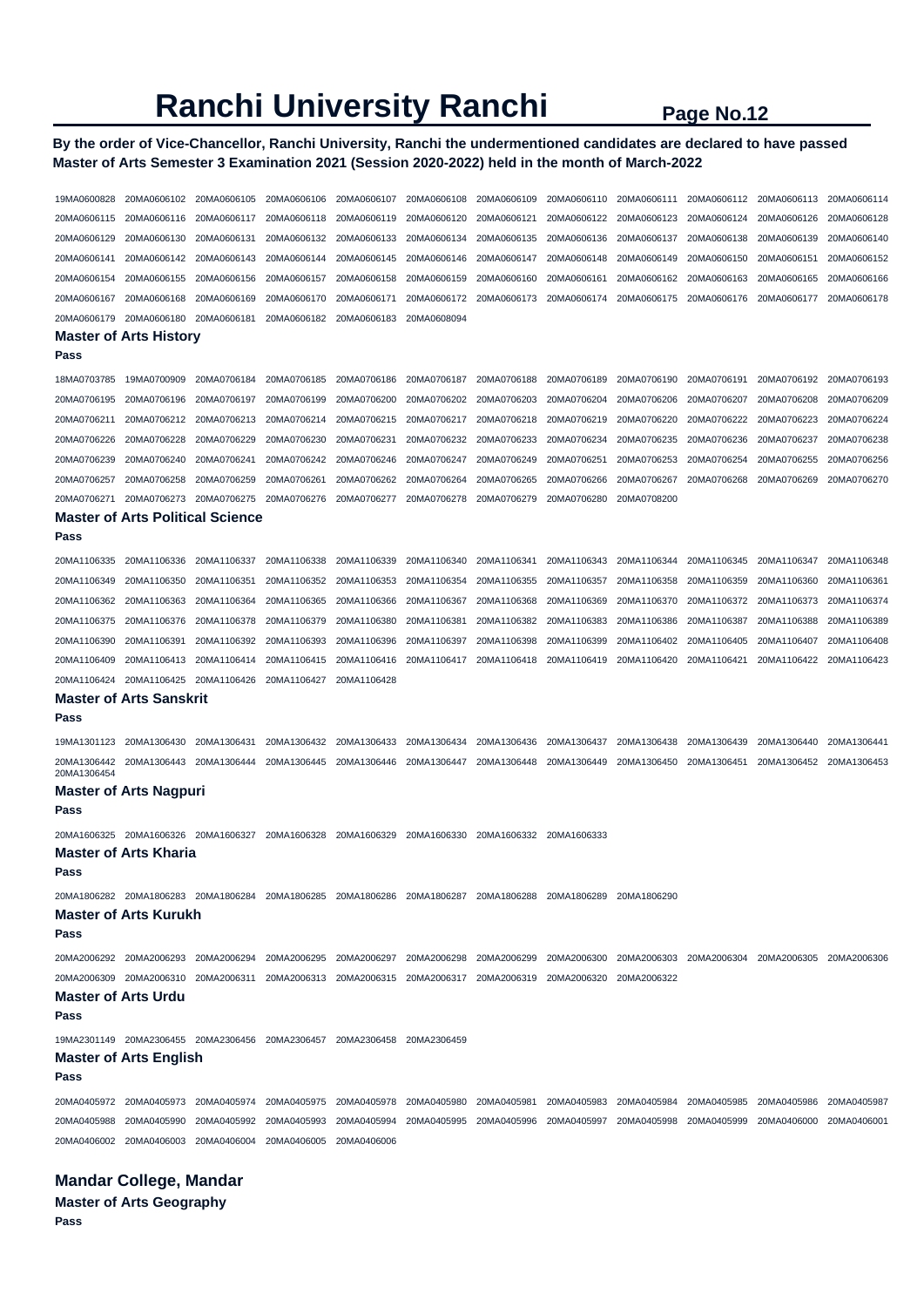### **By the order of Vice-Chancellor, Ranchi University, Ranchi the undermentioned candidates are declared to have passed Master of Arts Semester 3 Examination 2021 (Session 2020-2022) held in the month of March-2022**

20MA0506554 20MA0506555 20MA0506556 20MA0506557 20MA0506558 20MA0506562 20MA0506563 20MA0506564 20MA0506565 20MA0506567 20MA0506568 20MA0506569 20MA0506570 20MA0506571 20MA0506572 20MA0506573 20MA0506574 20MA0506575 20MA0506576 20MA0506577 20MA0506578 20MA0506579 20MA0506580 20MA0506581 20MA0506582 20MA0506583 20MA0506584 20MA0506585 20MA0506586 20MA0506588 20MA0506589 20MA0506591 20MA0506592 20MA0506593 20MA0506594 20MA0506595 20MA0506596 20MA0506597 20MA0506598 20MA0506599 20MA0506600 20MA0506601 20MA0506602 20MA0506603 20MA0506604 20MA0506605 20MA0506606 20MA0506607 20MA0506608 20MA0506609 20MA0506610 20MA0506611 **Master of Arts Hindi Pass**  19MA0602724 20MA0606612 20MA0606613 20MA0606615 20MA0606616 20MA0606618 20MA0606619 20MA0606620 20MA0606621 20MA0606622 20MA0606623 20MA0606624 20MA0606625 20MA0606626 20MA0606627 20MA0606628 20MA0606629 20MA0606630 20MA0606632 20MA0606633 **Master of Arts History Pass**  19MA0702747 20MA0706635 20MA0706637 20MA0706638 20MA0706639 20MA0706642 20MA0706644 20MA0706645 20MA0706646 20MA0706647 20MA0706648 20MA0706649 20MA0706650 20MA0706651 20MA0706652 20MA0706653 20MA0706654 20MA0706655 20MA0706657 20MA0706659 **Master of Arts Political Science Pass**  20MA1106673 20MA1106674 20MA1106675 20MA1106676 20MA1106679 20MA1106682 20MA1106683 20MA1106684 20MA1106686 20MA1106687 20MA1106688 20MA1106690 20MA1106691 20MA1106692 20MA1106695 20MA1106697 20MA1106698 20MA1106701 20MA1106702 20MA1106703 20MA1106704 20MA1106705 20MA1106707 20MA1106708 20MA1106709 20MA1106710 20MA1106711 20MA1106712 20MA1106714 20MA1106716 20MA1106717 20MA1106718 20MA1106719 20MA1106720 20MA1106721 20MA1106723 20MA1106724 20MA1106725 20MA1108096 **Master of Arts Sociology Pass**  19MA1402815 19MA1402820 19MA1402826 19MA1402827 19MA1402838 19MA1407679 19MA1407680 20MA1406726 20MA1406727 20MA1406728 20MA1406729 20MA1406730 20MA1406731 20MA1406732 20MA1406734 20MA1406735 20MA1406736 20MA1406737 **Master of Arts Kurukh Pass**  19MA2002758 20MA2006660 20MA2006663 20MA2006664 20MA2006666 20MA2006670 20MA2006671 **Master of Arts Urdu Pass**  20MA2306738 20MA2306741 20MA2306742 20MA2306743 20MA2306744 20MA2306745 20MA2306746 20MA2306747 20MA2306748 20MA2306749 20MA2306752 20MA2306753 20MA2306754 20MA2306755 20MA2306756 20MA2306757 20MA2306758 20MA2306759 20MA2306760 **Nirmala College, Ranchi Master of Arts Economics Pass**  19MA0302867 20MA0307793 20MA0307794 20MA0307795 20MA0307796 20MA0307797 20MA0307798 20MA0307799 20MA0307800 20MA0307801 20MA0307802 20MA0307803 20MA0307804 20MA0307805 20MA0307806 20MA0307807 20MA0307808 20MA0307809 20MA0307810 20MA0307811 20MA0307812 20MA0307813 20MA0307814 20MA0307815 20MA0307816 20MA0307817 **Master of Arts Geography Pass**  20MA0507818 20MA0507819 20MA0507820 20MA0507821 20MA0507822 20MA0507823 20MA0507824 20MA0507825 20MA0507826 20MA0507827 20MA0507828 20MA0507829 20MA0507830 20MA0507831 20MA0507832 20MA0507833 20MA0507834 20MA0507835 20MA0507836 20MA0507837 20MA0507838 20MA0507839 20MA0507840 20MA0507841 20MA0507842 20MA0507843 20MA0507844 20MA0507845 **Master of Arts Hindi Pass**  20MA0607846 20MA0607847 20MA0607848 20MA0607849 20MA0607850 20MA0607851 20MA0607852 20MA0607853 20MA0607854 20MA0607855 **Master of Arts History Pass**  20MA0707856 20MA0707857 20MA0707858 20MA0707860 20MA0707861 20MA0707862 20MA0707863 20MA0707864 20MA0707865 20MA0707866 20MA0707867 20MA0707868 20MA0707869 20MA0707870 20MA0707872 **Master of Arts Political Science Pass**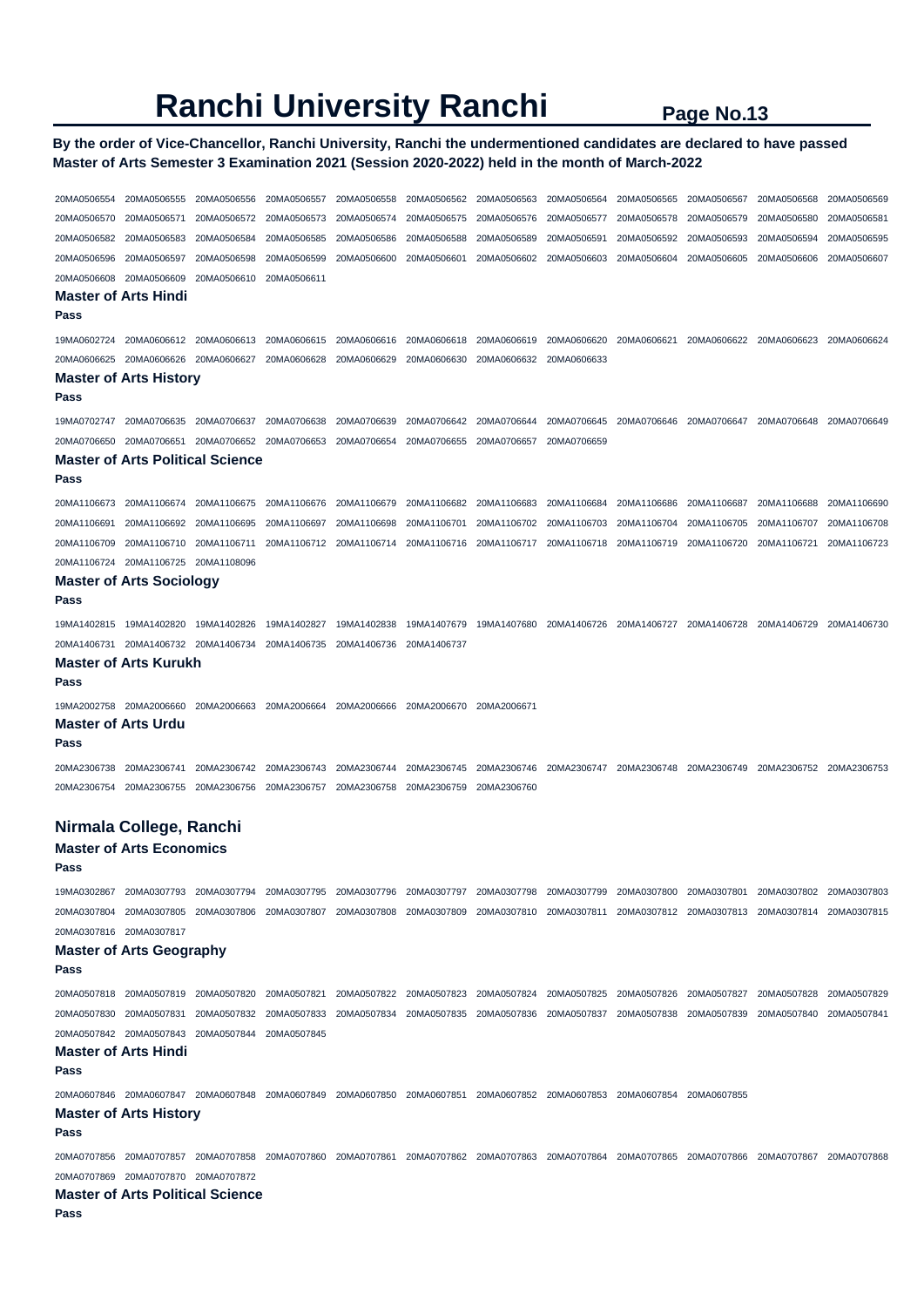## **By the order of Vice-Chancellor, Ranchi University, Ranchi the undermentioned candidates are declared to have passed Master of Arts Semester 3 Examination 2021 (Session 2020-2022) held in the month of March-2022**

20MA1107873 20MA1107874 20MA1107875 20MA1107876 20MA1107877 20MA1107878 20MA1107879 20MA1107880 20MA1107882 20MA1107883 20MA1107884 20MA1107885 20MA1107886 20MA1107887 20MA1107888 20MA1107889 20MA1107890 20MA1107891

## **R.L.S.Y. College, Ranchi**

## **Master of Arts Economics**

**Pass** 

20MA0306762 20MA0306763 20MA0306766 20MA0306768 20MA0306769 20MA0306771 20MA0306774 20MA0306775 20MA0306776 20MA0306777 20MA0306778 20MA0306779 20MA0306780 20MA0306781 20MA0306782 20MA0306786 20MA0306787 20MA0306789 20MA0306790 20MA0306792 20MA0306793 **Master of Arts Geography Pass** 

20MA0506795 20MA0506796 20MA0506798 20MA0506799 20MA0506802 20MA0506803 20MA0506806 20MA0506807 20MA0506808 20MA0506809 20MA0506810 20MA0506811 20MA0506815 20MA0506816 20MA0506817 20MA0506818 20MA0506819 20MA0506820 20MA0506822 20MA0506824 20MA0506826 20MA0506828 20MA0506829 20MA0506830 20MA050683<sup>\*</sup>

#### **Master of Arts Hindi**

**Pass** 

**Pass** 

| 19MA0601786 20MA0606832 20MA0606833 20MA0606834 20MA0606835 20MA0606836 20MA0606837 20MA0606838 20MA0606839 20MA0606840 20MA0606841 20MA0606842                                                                                |  |  |  |  |  |
|--------------------------------------------------------------------------------------------------------------------------------------------------------------------------------------------------------------------------------|--|--|--|--|--|
| 20MA0606844 20MA0606845 20MA0606846 20MA0606847 20MA0606848 20MA0606849 20MA0606850 20MA0606851 20MA0606852 20MA0606853 20MA0606854 20MA0606855                                                                                |  |  |  |  |  |
| 20MA0606856 20MA0606858 20MA0606859 20MA0606861 20MA0606862 20MA0606863 20MA0606866 20MA0606866 20MA0606867 20MA0606868 20MA0606869 20MA0606869 20MA0606869 20MA0606869 20MA0606869 20MA0606869 20MA0606869 20MA0606869 20MA06 |  |  |  |  |  |
| 20MA0606871 20MA0606872 20MA0606874 20MA0606876 20MA0606877 20MA0606879 20MA0606880 20MA0606881 20MA0606882 20MA0606884 20MA0606886 20MA0606886                                                                                |  |  |  |  |  |
| 20MA0606888 20MA0606889 20MA0606891 20MA0606892 20MA0606893 20MA0606895 20MA0606897 20MA0606898 20MA0606899 20MA0606900 20MA0606901                                                                                            |  |  |  |  |  |

## **Master of Arts History**

```
20MA0706902 20MA0706903 20MA0706904 20MA0706905 20MA0706906 20MA0706907 20MA0706908 20MA0706909 20MA0706910 20MA0706911 20MA0706912 20MA0706913 
20MA0706914 20MA0706915 20MA0706916 20MA0706917 20MA0706918 20MA0706919 20MA0706920 20MA0706921 20MA0706923 20MA0706924 20MA0706925 20MA0706926 
20MA0706927 20MA0706928 20MA0706931 20MA0706932 20MA0706933 20MA0706934 20MA0706935 20MA0706936 20MA0706937 20MA0706938 20MA0706939 20MA0706940 
20MA0706941 20MA0706942 20MA0706943 20MA0706944 20MA0706945 20MA0706946 20MA0706947 20MA0706948 20MA0706949 20MA0706950 20MA0706951 20MA0706952 
20MA0706953 20MA0706954 20MA0706955 20MA0706956 20MA0706957 20MA0706958 20MA0706959
```
## **Master of Arts Political Science**

**Pass** 

18MA1102947 19MA1101927 20MA1106974 20MA1106975 20MA1106977 20MA1106978 20MA1106979 20MA1106980 20MA1106981 20MA1106982 20MA1106983 20MA1106984 20MA1106985 20MA1106986 20MA1106987 20MA1106988 20MA1106989 20MA1106990 20MA1106991 20MA1106992 20MA1106993 20MA1106994 20MA1106995 20MA1106996 20MA1106997 20MA1106998 20MA1107000 20MA1107001 20MA1107002 20MA1107003 20MA1107007 20MA1107008 20MA1107009 20MA1107010 20MA1107011 20MA1107012 20MA1107013 20MA1107014 20MA1107015 20MA1107016 20MA1107017 20MA1107018 20MA1107019 20MA1107020 20MA1107022 20MA1107023 20MA1107024 20MA1107026 20MA1107027 20MA1107028 20MA1107029 20MA1107030 20MA1107031 20MA1107032 20MA1107033

### **Master of Arts Nagpuri**

**Pass** 

19MA1601867 20MA1606960 20MA1606962 20MA1606963 20MA1606964 20MA1606966 20MA1606967 20MA1606968 20MA1606970 20MA1606971 20MA1606972 20MA1606973

## **S.S.Memorial College, Ranchi**

## **Master of Arts Hindi**

**Pass** 

20MA0607152 20MA0607153 20MA0607154 20MA0607155 20MA0607156 20MA0607157 20MA0607158 20MA0607159 20MA0607160 20MA0607161 20MA0607163 20MA0607164 20MA0607165 20MA0607166 20MA0607167 20MA0607168 20MA0607169 20MA0607170 20MA0607171 20MA0607172 20MA0607173 20MA0607174 20MA0607175 20MA0607176 20MA0607177 20MA0607178 20MA0607180 20MA0608099

#### **Master of Arts History**

**Pass** 

18MA0703079 18MA0703080 18MA0703084 18MA0703091 18MA0703095 19MA0704668 20MA0707182 20MA0707183 20MA0707184 20MA0707186 20MA0707187 20MA0707188 20MA0707190 20MA0707191 20MA0707192 20MA0707195 20MA0707196 20MA0707197 20MA0707198 20MA0707200 20MA0707201 20MA0707202 20MA0707203 20MA0707204 20MA0707205 20MA0707206 20MA0707207 20MA0707208 20MA0707209 20MA0707210 20MA0707212 20MA0707213 20MA0707214 20MA0707215 20MA0707217 20MA0707218 20MA0707221 20MA0707222 20MA0707223 20MA0707224 20MA0707225 20MA0707226 20MA0708101

### **Master of Arts Political Science**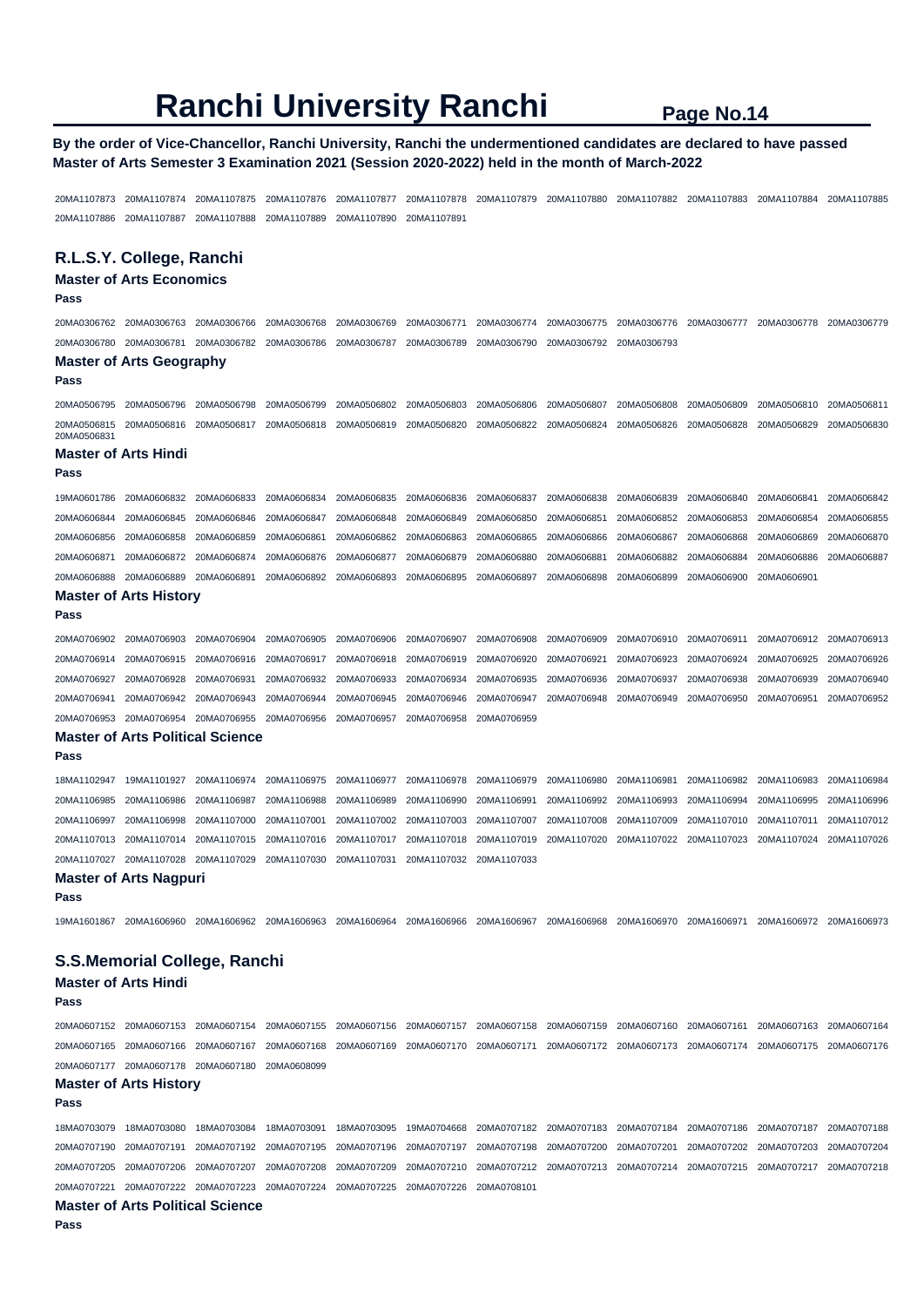## **By the order of Vice-Chancellor, Ranchi University, Ranchi the undermentioned candidates are declared to have passed Master of Arts Semester 3 Examination 2021 (Session 2020-2022) held in the month of March-2022**

19MA1104702 20MA1107234 20MA1107235 20MA1107236 20MA1107237 20MA1107238 20MA1107239 20MA1107240 20MA1107241 20MA1107242 20MA1107243 20MA1107244 20MA1107245 20MA1107246 20MA1107248 20MA1107249 20MA1107250 20MA1107251 20MA1107252 20MA1107253 20MA1107254 20MA1107255 20MA1107256 20MA1107261 20MA1107262 20MA1107263 20MA1107264 20MA1107265 20MA1107266 20MA1107267 20MA1107268 20MA1107269 20MA1107270 20MA1107271 20MA1107272 20MA1107273 20MA1107274 20MA1107275 20MA1107277 20MA1107278 20MA1107279 20MA1107280 20MA1107281 20MA1107282 20MA1107283 20MA1107285 20MA1107286 20MA1107287 20MA1108103 20MA1108104 20MA1108105 20MA1108106 20MA1108107 20MA1108108 20MA1108109 20MA1108110 20MA1108201 **Master of Arts Nagpuri Pass**  20MA1607228 20MA1607229 20MA1607230 20MA1607231 20MA1607232 20MA1607233 **Master of Arts English Pass**  20MA0407131 20MA0407132 20MA0407133 20MA0407134 20MA0407135 20MA0407136 20MA0407137 20MA0407139 20MA0407140 20MA0407142 20MA0407143 20MA0407144 20MA0407146 20MA0407147 20MA0407149 20MA0407151 20MA0408098 **Simdega College, Simdega Master of Arts Anthropology Pass**  20MA0107413 20MA0107414 20MA0107415 20MA0107416 20MA0107417 20MA0107418 20MA0108114 **Master of Arts Economics Pass**  20MA0307419 20MA0307420 20MA0307421 20MA0307422 20MA0307424 20MA0307425 20MA0307426 20MA0307427 20MA0307428 20MA0307429 20MA0307430 20MA0307431 20MA0307432 20MA0307433 20MA0307434 20MA0307435 20MA0307436 20MA0307437 20MA0307438 20MA0307439 20MA0307440 20MA0307441 20MA0307442 20MA0308116 20MA0308117 20MA0308118 20MA0308119 20MA0308120 **Master of Arts Geography Pass**  20MA0507444 20MA0507445 20MA0507446 20MA0507447 20MA0507448 20MA0507449 20MA0507450 20MA0507451 20MA0507453 20MA0507454 20MA0507456 20MA0507458 20MA0507460 20MA0507461 20MA0507462 20MA0508121 20MA0508123 20MA0508124 20MA0508126 20MA0508127 20MA0508128 20MA0508129 20MA0508130 20MA0508131 20MA0508132 20MA0508134 **Master of Arts Hindi Pass**  20MA0607463 20MA0607464 20MA0607465 20MA0607466 20MA0607467 20MA0607468 20MA0607469 20MA0607470 20MA0607471 20MA0607472 20MA0607473 20MA0607474 20MA0607475 20MA0607476 20MA0607477 20MA0607478 20MA0607479 20MA0607480 20MA0607481 20MA0608135 20MA0608136 20MA0608137 20MA0608138 20MA0608139 **Master of Arts History Pass**  20MA0707482 20MA0707483 20MA0707484 20MA0707485 20MA0707486 20MA0707487 20MA0707491 20MA0707492 20MA0707493 20MA0707494 20MA0707495 20MA0707496 20MA0707497 20MA0707499 20MA0708141 20MA0708142 20MA0708144 **Master of Arts Political Science Pass**  20MA1107500 20MA1107501 20MA1107502 20MA1107503 20MA1107504 20MA1107505 20MA1107506 20MA1107508 20MA1107511 20MA1107512 20MA1107513 20MA1107514 20MA1107515 20MA1107516 20MA1108145 20MA1108146 20MA1108147 20MA1108148 **University Department of Sanskrit Master of Arts Jyotirvigyan** 

**Pass** 

20MA3107943 20MA3107944 20MA3107945 20MA3107946 20MA3107947 20MA3107948 20MA3107949 20MA3107950 20MA3107951 20MA3107952 20MA3107953 20MA3107954 20MA3107955 20MA3107956 20MA3107957 20MA3107959 20MA3107960 20MA3107961 20MA3107962 20MA3107964 20MA3107965